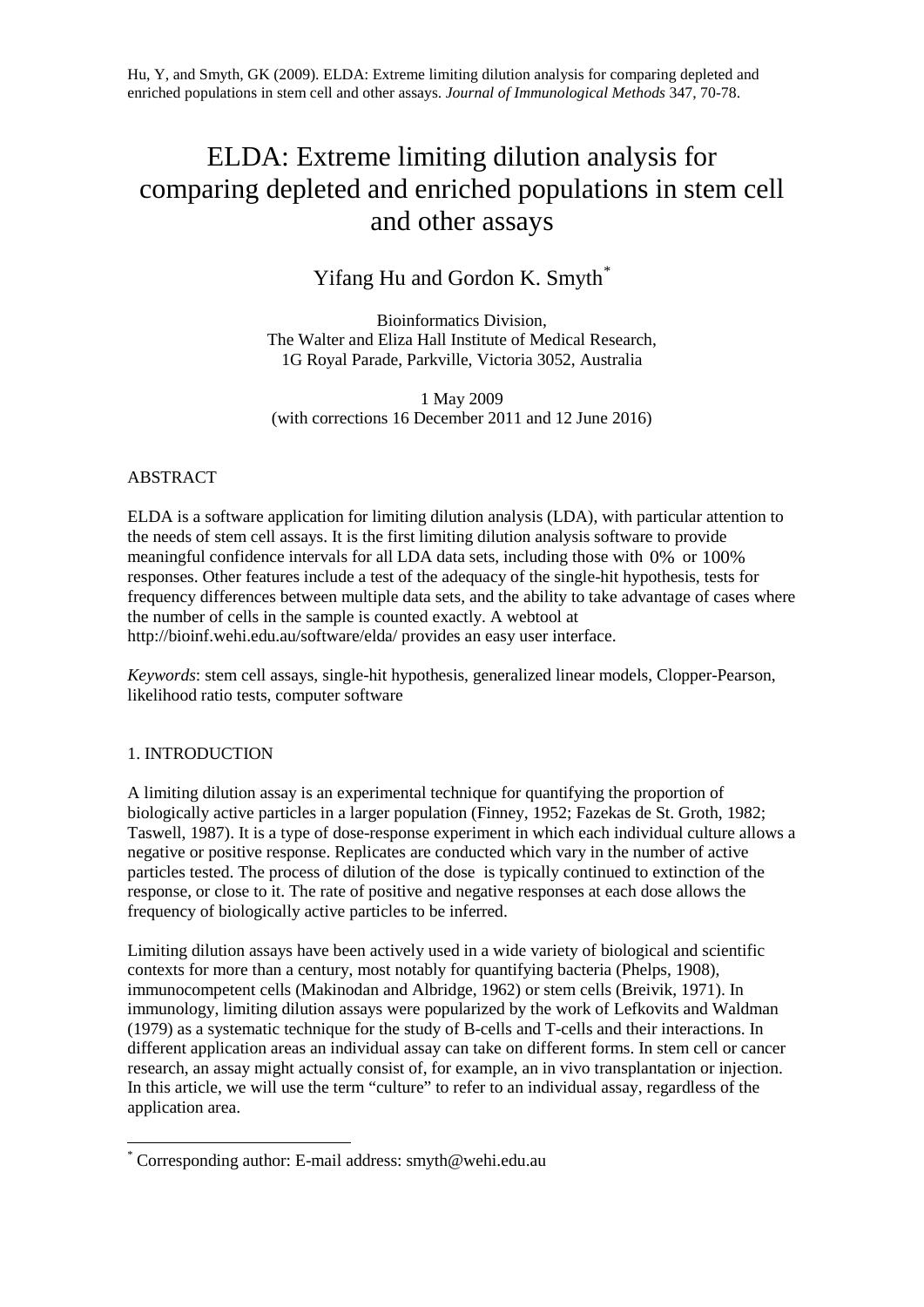We use the term limiting dilution analysis (LDA) to refer to the statistical analysis of data from limiting dilution assays. LDA typically assumes the Poisson single-hit model, which assumes that the number of biological active particles in each culture varies according to a Poisson distribution, and a single biologically active cell is sufficient for a positive response from a culture (Greenwood and Yule, 1917; Taswell, 1981). As a statistical technique, LDA applies equally to a range of experimental scenarios which produce dose-response data whether or not these are limiting dilution assays in the strict sense. From this wider point of view, the main requirements are that the cultures are independent and that the frequency of biologically active particles is constant.

The classical aim of LDA is to estimate the active cell frequency (Finney, 1952; Lefkovits and Waldman, 1979; Taswell, 1981). Fisher (1922) showed that the estimator with the best possible precision can be derived by the statistical method of maximum likelihood estimation (MLE). The same estimation strategy was outlined even earlier by McCrady (1915). An efficient computational algorithm for MLE was worked out by Mather (1949) and Finney (1951). The MLE computations for LDA became available in general purpose statistical software after they were shown to fall within the framework of generalized linear models (GLM) by Nelder and Wedderburn (1972) and McCullagh and Nelder (1989). Free open-source GLM software has been available through the R project (www.r-project.org) since the late 1990's, although this software is designed for mathematicians and statisticians rather than biologists or immunologists. The GLM approach to LDA frequency estimation is also implemented in the Microsoft Windows software application L-Calc (Stem Cell Technologies, www.stemcell.com), and this version has proved highly popular (Omobolaji et al., 2008; Bowie et al., 2007; Chen et al., 2008; Eirew et al., 2008; Huynh et al., 2008; Janzen et al., 2006; Kent et al., 2008; Liang et al., 2007; Maillard et al., 2008; Oostendorp et al., 2008; Sambandam et al., 2005; Schatton et al., 2008; Walkley et al., 2007).

MLE is not the only efficient estimation strategy for LDA. Taswell (1981) showed that minimum chisquare (MC) estimation has equal or even better accuracy MLE in certain situations, when the number of distinct doses is small but the number of replicates is large. Strijbosch et al (1987) argued that MLE could be further improved by incorporating a jackknife correction for bias. However the difference in performance between these methods is small. MLE remains our method of choice because it provides the most flexible and powerful framework for confidence intervals and hypothesis testing as well as estimation. Unfortunately, Lefkovits and Waldman (1979) recommended a more statistically naïve method for LDA based on least square regression (LS). Taswell (1981) showed LS to be an order-of-magnitude less accurate than either MLE or MC. While LS gives acceptable results when the number of replicate cultures is very large (Lefkovitz and Waldman recommend a minimum of 60 replicate cultures per dose), it proves dangerously unreliable in the common situation that the data is less plentiful (Taswell, 1981).

There are at least two other distinct scientific aims which LDA might have, apart from the classical aim of estimating the active cell frequency. A second common aim is to check the validity of the single-hit hypothesis. A third possible aim, which has so far received little attention, is to compare the active cell frequency between different cell populations. Understanding these aims has a profound influence on the experimental design.

In stem cell research, a very common aim, perhaps the key aim, is to isolate as pure a population of stem cells as possible. In pursuit of this aim, it is common to sort cells according to different markers, and test for stem cell enrichment in the sorted subpopulations. In this process, a precise estimate of stem cell frequency may not be required in populations which are clearly depleted for these cells. Indeed, when an effective stem cell marker is discovered, the sorting process leads naturally to subpopulations which contain no stem cells, and hence give no positive cultures at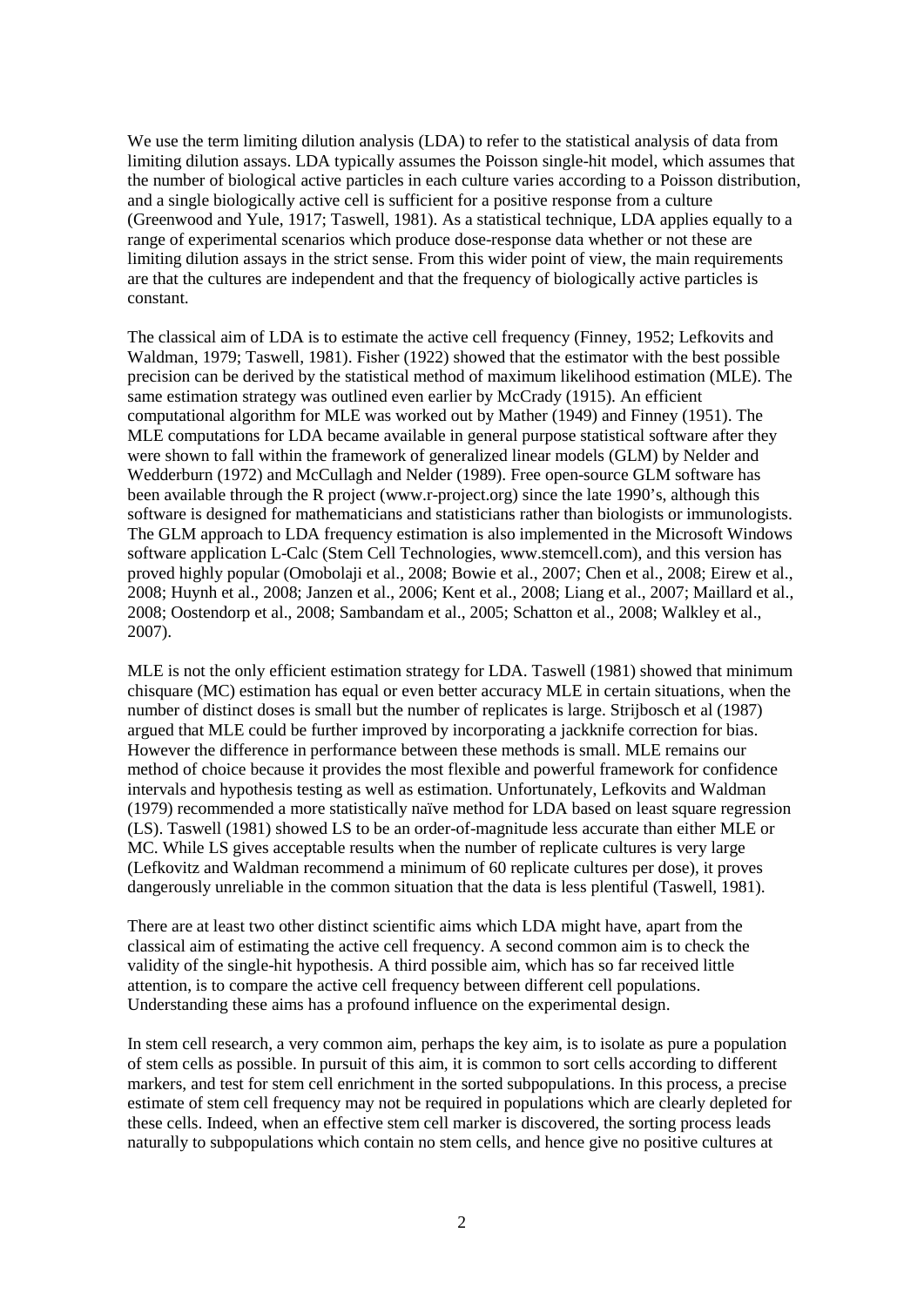any dose in an dilution assay (Vaillant et al., 2008). In this situation, it is of interest to establish that the subpopulation is significantly depleted relative to the enriched population or, even better, to place an upper bound on the stem cell frequency which could reasonably be in the depleted population. Pursuing a precise estimate of the active cell frequency would be meaningless. The converse situation also arises. Quintana et al (2008) show that cancer stem cells are more common than previously appreciated, and present many assays with 100% positive results. In this situation it is of interest to place a lower bound on the stem cell frequency. LDA methods have not so far covered these situations.

Having good statistical power to check the single-hit model requires that wide range of different dilutions are used, with a moderate to large number of replicate cultures and with a worthwhile number of both positive and negative results. Many lack of fit tests have been proposed (Stein, 1922; Moran, 1954ab; Armitage, 1959; Cox, 1962; Shortley and Wilkins, 1965; Gart and Weiss, 1967; Thomas, 1972; Lefkovitz and Waldman, 1979; Taswell, 1984; Bonnefoix and Sotto, 1994; Bonnefoix et al, 1996, Bonnefoix et al, 2001). Some of the tests are graphically motivated (Shortley and Wilkins, 1965; Gart and Weiss, 1967; Bonnefoix et al, 2001). Lefkovitz and Waldman (1979) also emphasize the need to plot the data to check the assumptions. Two major types of deviation from the model can detected. Firstly, there is the multi-hit possibility, whereby the single-hit hypothesis might be false, and some sort of mechanism involving multiple cells might in fact contribute to a positive culture response. In this case, the proportion of positive assays is likely to increase more rapidly than expected as the cell dose is increased. Secondly, the single-hit model might be correct but the assays may not be homogeneous in terms of the active cell frequency. In this case, the proportion of positive cultures is likely to increase more slowly as the dose increases than the classic model would predict, although rapid increase is also possible if the heterogeneity is correlated with dose. These two possibilities correspond respectively to curves bending down and curves bending up in the plots of Lefkovitz and Waldman (1979). However these two possibilities have not always been clearly been distinguished in the literature. Cox (1962) and Thomas (1972) test a particular multi-hit model, although this test is relatively difficult to implement and interpret. Shortley and Wilkins (1965) and Gart and Weiss (1967) concentrate on heterogeneity whereas Bonnefoix et al (1996) concentrate on the single-hit hypothesis. However these are all regression based tests which are straightforward to implement and interpret, and have good properties in small samples. The Pearson goodness of fit tests proposed by Lefkovitz and Waldman (1979) and Taswell (1981) do not distinguish the two types of deviation. Pearson tests also have poor power (Bonnefoix and Sotto, 1994), and are unreliable when the number of replicate cultures is small (McCullagh, 1985).

In many immunological contexts, the only practical way to assess the single-hit hypothesis is by way of the statistical tests described above. However there are experimental situations for which it is worthwhile and practical to validate the assumption experimentally. Shackleton et al (2006), Quintana et al (2008), Leong et al (2008) and Vermeulen et al (2008) validate the single-hit hypothesis experimentally, by confirming a single input cell in each culture by microscope visualization, before the assay is conducted. The fact that any of the single-cell assays lead to a positive response is then proof that a single cell is sufficient. Where the single-hit hypothesis can be confirmed experimentally, as in these cases, the need to validate the hypothesis statistically in each and every assay is no longer compelling, although the need to check heterogeneity remains. If the single-hit model can be assumed, then the active cell frequency may be accurately estimated from a limited number of distinct dilutions, provided that a worthwhile number of positive and negative cultures are available from at least one dilution.

Counting the number of cells also has the consequence that the number of cells no longer follows a Poisson distribution, but rather is a fixed quantity. This means that the classical Poisson model of LDA does not apply.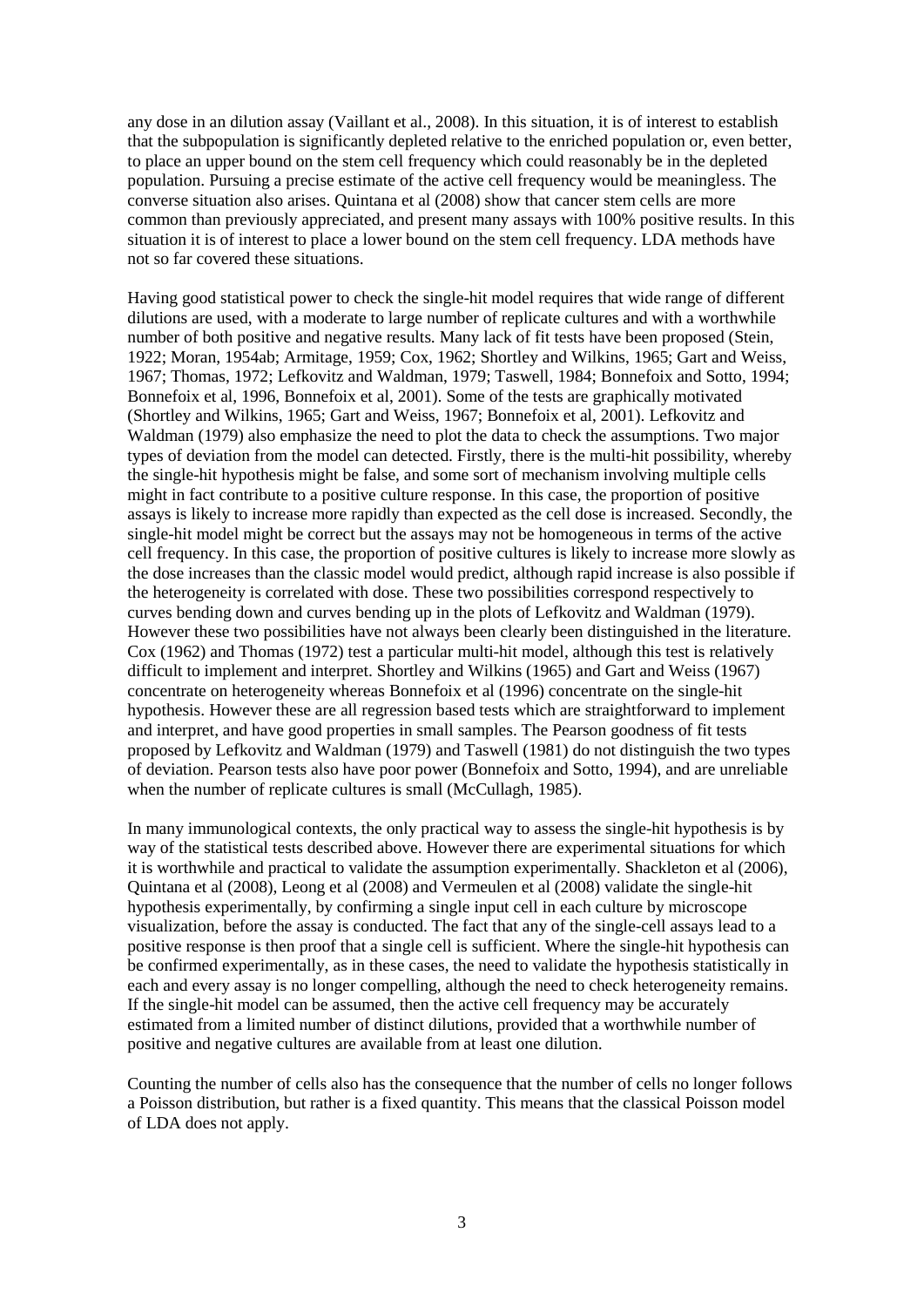This article describes a coherent approach to LDA which includes extreme data situations, multiple populations and non-Poisson situations. The approach is implemented in the ELDA (Extreme LDA) webtool for LDA. ELDA provides a convenient interface for users without any need to download or install software. ELDA implements the GLM approach to LDA, with a number of extensions to cover situations commonly seen in current stem cell and other medical research, but not covered by classical analysis. Hypothesis tests are provided, using standard GLM theory, to compare active cell frequencies between two or more cell populations. Although these tests use standard GLM theory, they have not been fully available previously in specialist LDA software. In a novel extension, one-sided confidence intervals provided for the active cell frequency when 0% or 100% positive responses are observed at all doses. The tradition assumption that the number of cells follows a Poisson distribution is also varied to allow for the possibility that the number of cells in the culture is observed exactly. We show that the GLM framework still applies, with a minor modification, even when the total number of cells is not Poisson but is fixed. The graphical displays recommended by Lefkovitz and Waldman (1979) are included but with efficient estimation of the active cell frequency.

We give tests of heterogeneity and the single-hit hypothesis which are adapted from Gart and Weiss (1967) and Bonnefoix et al (1996) and which take advantage of the GLM framework. The GLM test has the best performance of the goodness of fit tests in small samples, and it also has to ability to distinguish heterogeneity of samples from multi-hit alternatives.

ELDA has already proved valuable for LDA in a wide variety of high-profile research areas (Diaz-Guerra et al., 2007, Hosen et al., 2007, Leong et al., 2008, Quintana et al., 2008, Shackleton et al 2006; Siwko et al., 2008, Vaillant et al., 2008, Vermeulen et al., 2008).

The ELDA webtool is described in Section 2, and Section 3 gives examples of usage. These two sections are written for readers wishing to use the webtool. Section 4 gives details of the statistical methodology for readers wanting the mathematical background. Section 5 finishes with discussion and conclusions.

## 2. THE ELDA WEBTOOL

ELDA is an online tool for limiting dilution analysis. Users simply cut and paste a table of data into the web page. There is no need to download software or to undertake any programming.

Table 1. Limiting dilution data showing the frequency of repopulating mammary cells from a tumorigenic mouse model (Vaillant et al, 2008). CD29loCD24+CD61+ cells from pre-neoplastic tissue of wild-type or MMTV-Wnt-1 mouse glands were transplanted into the cleared mammary fat pads of BALB/c recipients. Shown is the number of assays giving positive outgrowths.

| Dose | Tested | Response | Group      |
|------|--------|----------|------------|
| 100  |        | 0        | Wild-type  |
| 200  | h      | 0        | Wild-type  |
| 50   | 13     |          | MMTV-Wnt-1 |
| 100  | 19     | 3        | MMTV-Wnt-1 |
| 200  |        | 3        | MMTV-Wnt-1 |

ELDA accepts an input data table of three or four columns, separated by any combination of commas, spaces or tabs (Table 1). Users can type the data directly into the webpage text field, or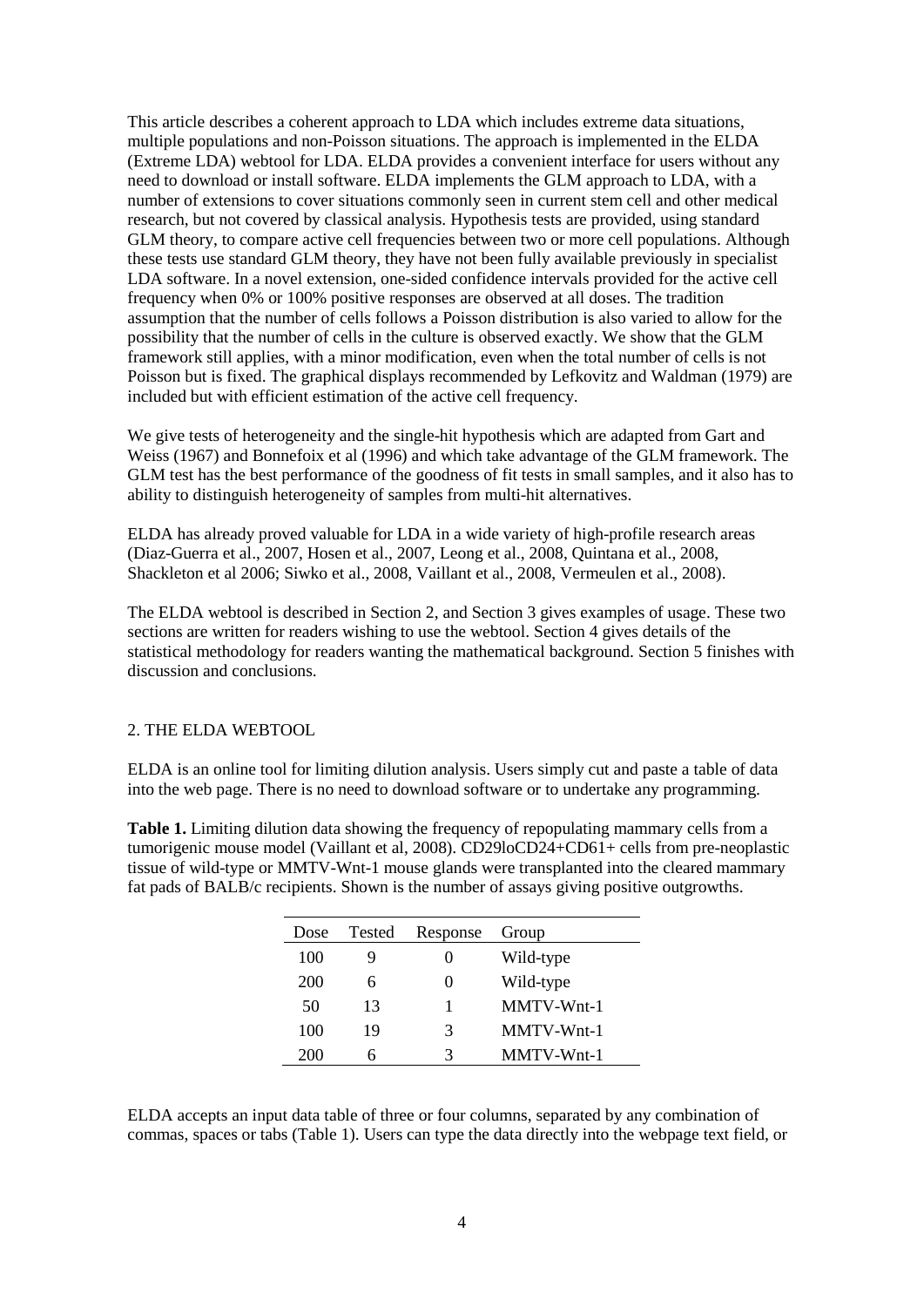can simply cut and paste the whole table from any spreadsheet application. Each row of data gives results for a particular cell dose. The columns are:

- 1. Dose: number of cells in each culture
- 2. Tested: number of cultures tested
- 3. Response: number of positive cultures
- 4. Group (Optional): label for the population group to which cells belong

By default, ELDA computes a 95% confidence for the active cell frequency in each population group. The user can vary the confidence level by entering whatever level is desired. Additional output can be requested by clicking any of the following checkboxes:

- 1. Plot: is a graphical display desired?
- 2. Compare groups: should frequencies be compared between multiple groups?
- 3. Model adequacy: should the adequacy of the single-hit model be tested?
- 4. Observed or expected: is the actual number of cells observed directly?

**Table 2**. 95% confidence intervals for repopulating mammary cell frequency for the data in Table 1 "∞" denotes infinity.

| Group      | Lower    | Estimate Upper |     |
|------------|----------|----------------|-----|
| Wild-type  | $\infty$ | $\infty$       | 701 |
| MMTV-Wnt-1 | 970      | 464            | 222 |

If all checkboxes are ticked, then ELDA outputs the following results:

- 1. Estimated confidence intervals for the frequency of active cells in each group (Table 2).
- 2. A plot of the log proportion of negative cultures vs the number of cells, with a trend line representing the estimated active cell frequency (Figure 1).
- 3. Tests for pair-wise differences in active cell frequency between groups.
- 4. An overall test for differences between the population groups. (This is analogous to a one-way anova test.)
- 5. Goodness of fit tests. These are conducted using data from all the groups at once.



**Figure 1.** A log-fraction plot of the limiting dilution model fitted to the data in Table 5. The slope of the line is the log-active cell fraction. The dotted lines give the 95% confidence interval. The data value with zero negative response at dose 840 is represented by a down-pointing triangle.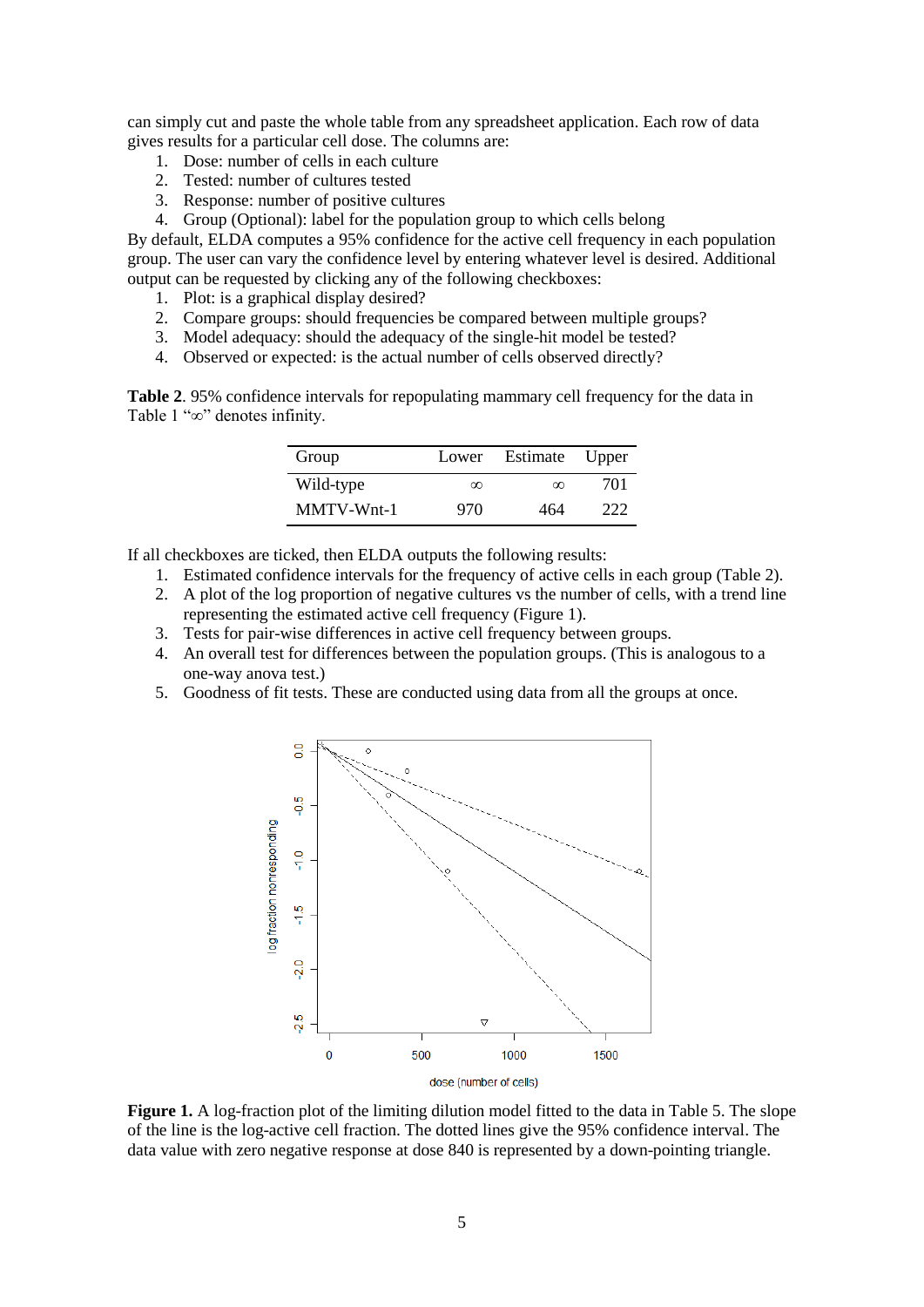## 3. EXAMPLES OF USAGE

#### *3.1 Confidence intervals and tests*

A key facility of ELDA is the ability to handle extreme data situations. Table 1 shows a small data example which illustrates some of the capabilities of the software. This gives data on the frequency of repopulating mammary cells from a tumorigenic mouse model (Vaillant et al., 2008). Here a positive assay is one which results in a visible mammary epithelial outgrowth. In this experiment, the wild-type cells did not produce any outgrowths, although this might be due to insufficient cell numbers. MMTV-Wnt-1 is the enriched population. The interest is to estimate the repopulating cell frequency in the MMTV-Wnt-1, and to establish rigorously that it is enriched relative to wild-type. Also of interest is to place an upper bound on the proportion of repopulating cells which could be in the wild-type.

Despite the absence of responses, ELDA is able to compute an upper bound of 1/701 for the frequency of repopulating wild-type cells, representing an exact one-sided 95% confidence interval. Meanwhile MMTV-Wnt-1 cells are estimated to have a  $1/464$  repopulating cell

frequency. This frequency difference is statistically significant ( $\chi_1^2 = 7$ ,  $P = 0.0083$ ), confirming that the tumorigenic mouse cells are enriched for repopulating cells relative to wildtype.

With older software, researchers were forced to add a notional, in reality false, positive result to the wild-type cells in Table 1, so as to be able to run a conventional GLM analysis. This is naturally not to be recommended, as it misrepresents the true results. In this case, adding one imaginary positive response to the wild-type data would increase the upper bound on the repopulating frequency to 1/284, a several-fold overestimate compared to the correct value of 1/701. It may conceivably be that the wild-type cells contain no repopulating cells, in which case even one positive response would be a qualitative misrepresentation of reality.

#### *3.2 Least squares vs maximum likelihood*

The popular least squares regression method proposed by Lefkovitz and Waldman (1979) is not adequate when the number of cultures is small. Suppose, for example, that five cultures were assayed at each of the cell doses 100, 200, 300, 400, 500 and 600, and suppose that the number of positive cultures was 2, 3, 2, 5, 5 and 5 respectively. The MLE estimate of the active cell frequency is 1/205 with 95% confidence interval 1/332 to 1/126. The LS estimate of the active cell frequency is 1/361, not much more than half the MLE estimate and well outside the confidence interval. Part of the reason for this discrepancy is because LS is unable to constructively use much of the data. LS ignores the three doses giving 100% successes. However these are valid observations which contribute good information to the active cell frequency. Removing them biases the estimator, underestimating the proportion of active cells. Another part of the reason is that LS fails to weight the remaining observations correctly. LS gives equal weight to all the remaining data values whereas they are actually highly heteroscedastic on the log-proportion scale. Taswell (1981) has noted that examples in the literature are common where the scientific results would have changed had a more efficient LDA method been used.

## *3.4 Experimentally verified cell numbers*

In traditional applications of LDA, the dosage of cells is controlled by serial dilution, a process which affects the average number of cells rather than being deterministic in terms of controlling individual cells. A scientifically much stronger strategy, where it is available, is to confirm the single-hit hypothesis experimentally by visualizing or otherwise delivering individual cells to the culture assays. In this way, Shackleton et al (2006, Supplementary Table 6) visualized individual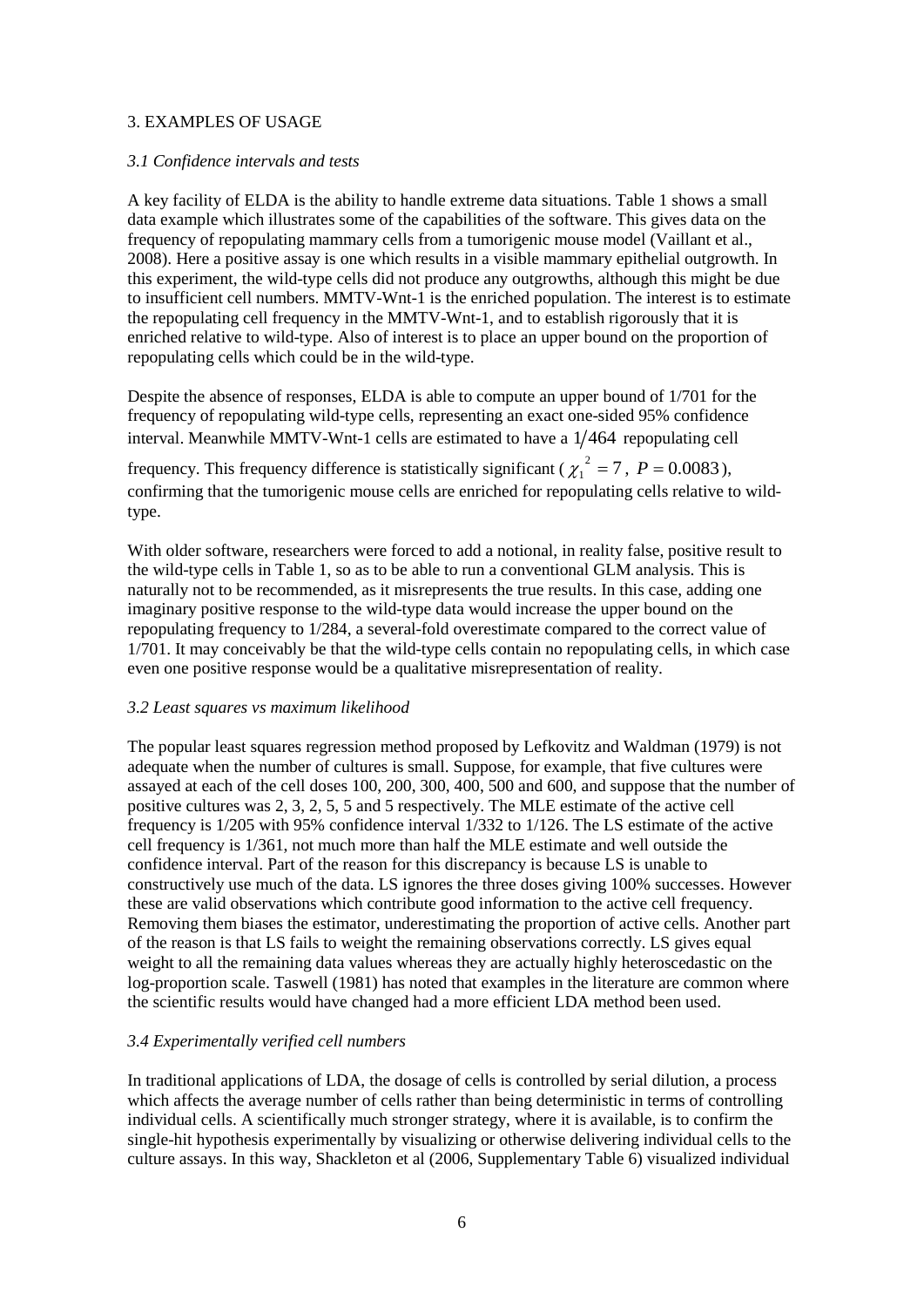cells microscopically from a cell population enriched for mammary stem cells. The assays consisted of growing mammary outgrowths from the individual cells. Six outgrowths were produced from 102 transplants in three independent experiments (Table 3). Here there is an experimentally verified single cell in each culture, as opposed to a variable Poisson number of cells. It turns out that the effect of treating the cell dose as fixed rather than random has only a modest affect on the estimated stem cell frequency, which is 1/17 compared to 1/16.5 if the cell dose is treated as Poisson.

| Supporting cells | Number of outgrowths | Number of transplants |
|------------------|----------------------|-----------------------|
|                  |                      |                       |
|                  |                      |                       |
|                  |                      |                       |

**Table 3.** Mammary epithelial outgrowths derived from single Lin<sup>-</sup>CD29<sup>hi</sup>CD24<sup>+</sup> cells.

Quintana et al (2008) describes another example. Flow-cytometrically isolated human melanoma cells derived from xenografts from four patients were diluted into Terasaki microwells such that wells containing single cells could be identified by phase contrast microscopy (Quintana et al., 2008). Wells visually containing a single cell were mixed with Matrigel and injected into NOD/SCID Il $2rg^{-1}$ . For many patients, all cultures gave positive results, for example the results in Table 4 for patient 214. In this case, the lower bound for the frequency is active cells decreases to 1/218 instead of 1/211 when the fact that the number of cells is observed exactly is taken into account.

**Table 4.** Transplantation of melanoma cells mixed with Matrigel for patient 214.

| Cells | Number of tumors | Number of injections |
|-------|------------------|----------------------|
| 1000  |                  |                      |
| 200   |                  |                      |

#### *3.5 Testing the single-hit hypothesis*

If the cell characteristic being examined in a limiting dilution analysis does not satisfy the singlehit hypothesis, then any results from the analysis are likely to be misleading. Therefore a test of this hypothesis is a valuable routine check on the validity of the data. The GLM approach to LDA provides an excellent framework for statistical goodness of fit tests of the single-hit model, as previously observed by Bonnefoix et al (1996). Bonnefoix et al (1996) proposed a goodness of fit test in the form of a t-test derived from the GLM model. We use a likelihood ratio test in place of a t-statistic approach, because of greater power and much improved performance in small samples (Fears et al, 1996). We applied our test to the simulated and real data sets in Bonnefoix & Sotto (1994). These datasets included simulations of a two-hit Poisson model, a helper twotarget Poisson model, a suppressor two-target Poisson model, and a real dataset for which the Pearson chi-square goodness of fit test is clearly rejected. Our test correctly rejects the single-hit hypothesis for all four data sets, a performance not achieved by any of the five statistical tests considered by Bonnefoix and Sotto (1994).

Table 5 gives another data example, on tumor-forming frequencies of cells extracted from mice, in a study of a p53 mouse model of breast cancer. The data and estimated active cell frequency is shown in Figure 1. For this data, the single-hit model is unambiguously rejected ( $\chi_1^2 = 8.226$ ,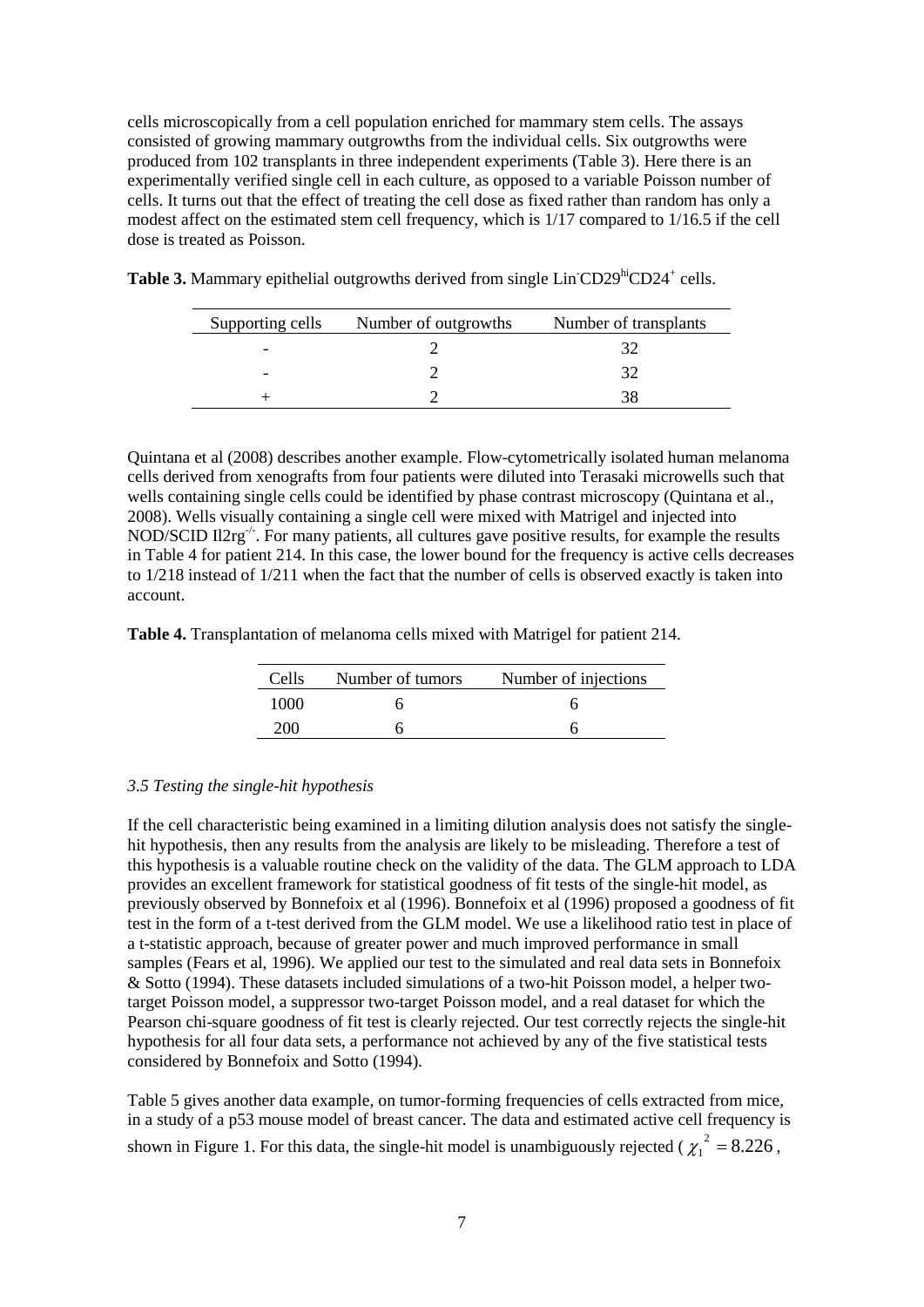$P = 0.004$ ). Closer examination of this data revealed that the problem was not with the singlehit hypothesis itself, but with the fact that the data was obtained by combining several independent experiments conducted at different times with markedly different tumor-forming frequencies between experiments. In this case, the test of the model alerted the researchers to the need to control and adjust for variation between different runs of the experiment. In other situations, rejection of the single-hit hypothesis could indicate the need for a more complex twohit or multi-hit biological model. This example shows that testing the single-hit hypothesis is useful also as a check on the consistency of the experiment from a technical point of view.

**Table 5.** Limiting dilution data for tumor-forming frequency of cells from a p53 mouse model of breast cancer. Dose is the number of cells, Tested in the number of assays, Response is the number of positive assays yielding tumor growth.

| Dose | Tested                   | Response       |
|------|--------------------------|----------------|
| 210  | 6                        | 0              |
| 320  | 5                        | $\overline{2}$ |
| 420  | 6                        | 1              |
| 640  | $\overline{\phantom{0}}$ | 4              |
| 840  | 6                        | 6              |
| 1680 |                          |                |

By the way, our results show that it is not possible to test the Poisson assumption of the so-called single-hit Poisson model, because the same GLM model applies even when the cell dosage is not Poisson.

## 4. RATIONALE FOR THE APPROACH

#### *4.1 Generalized linear models*

In this section, we outline the statistical methodology behind the ELDA software. We begin by outlining the GLM approach to LDA. Alternative introductions to GLMs can be found in Collett (1991) and Bonnefoix et al (1996).

The fundamental property of limiting dilution assays is that each culture results in positive or negative result. Write  $p_i$  for the probability of a positive result given that the expected number of cells in the culture is  $d_i$ . If  $n_i$  independent cultures are conducted as dose  $d_i$ , then the number of positive results follows a binomial distribution.

Write  $\lambda$  for the proportion of active cells in the cell population, so that the expected number of active cells in the culture is  $\lambda d_i$ . If the cells behave independently, i.e., if there are no community effects amongst the cells, and if the cell dose is controlled simply by dilution, then the actual number of cells in each culture will vary according to a Poisson distribution. A culture will give a negative result only if there are no active cells in the assay. The Poisson probability formula tells us that this occurs with probability

$$
1 - p_i = \exp(-\lambda d_i)
$$

This formula can be linearized by taking taking logarithms of both sides, as

 $log(1 - p_i) = -\lambda d_i$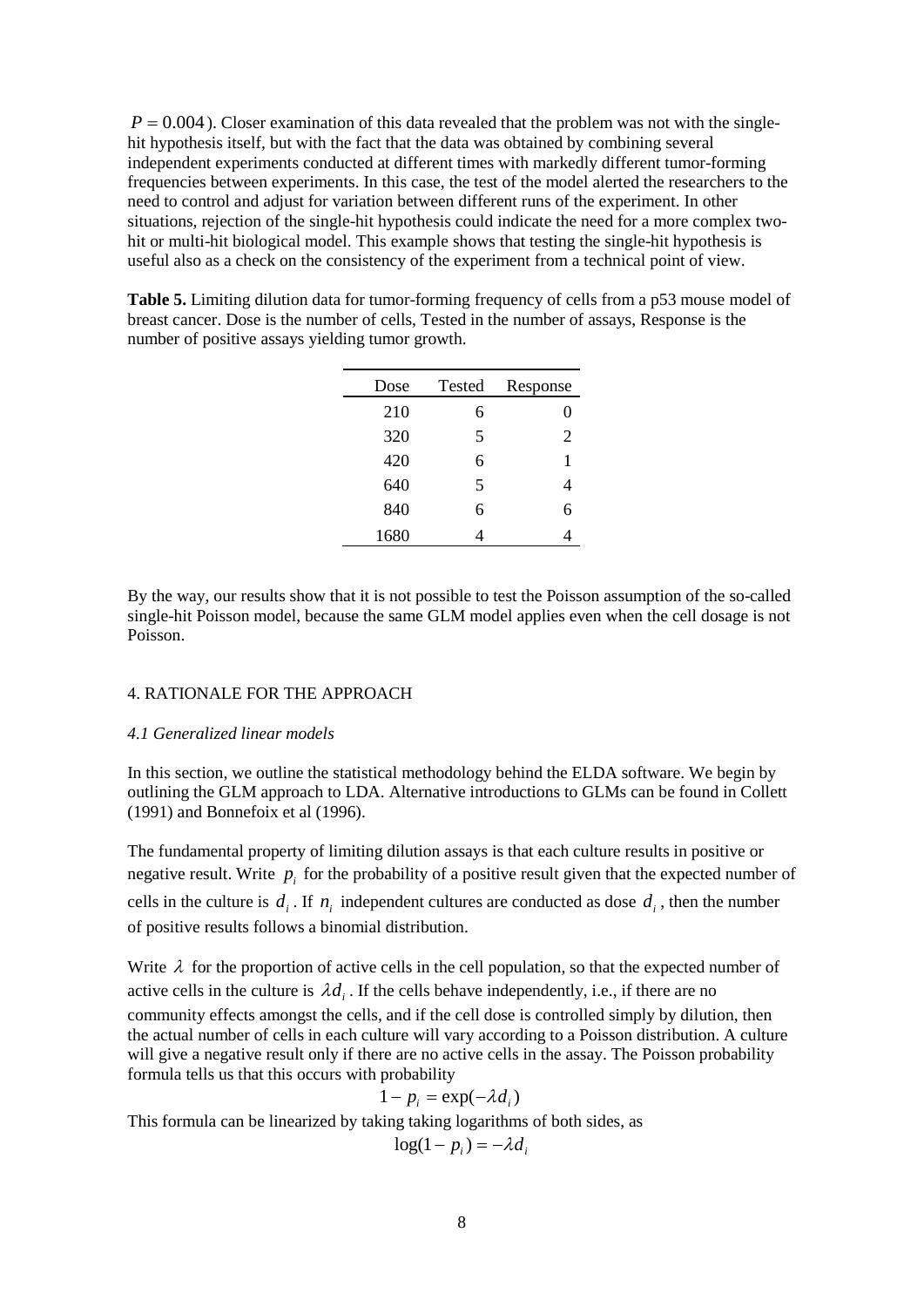or, taking logarithms again,

$$
\log(-\log(1-p_i)) = \log \lambda + \log d_i
$$

This last formula is the famous complementary log-log transformation from Mather (1949). The first log formula is used by Lefkovitz and Waldman (1979), but the second log-log formula is superior for statistical purposes, because the intercept term  $\log \lambda$  turns out to follow a normal distribution much more closely than does  $\lambda$  itself.

Although the binomial distribution and the complementary log-log transformation seem far removed from ordinary linear regression, GLM theory tells us that we can treat the above model philosophically as if it was a simple linear regression, using much of our intuition from linear regression (McCullagh and Nelder, 1989). Using the GLM approach, we fit the simple regression model

$$
g(p_i) = \alpha + \beta x_i \tag{1}
$$

to the observed proportion of positive responses. Here *g* is the complementary-log-log

transformation, and  $g(p_i)$  is the quantity that the regression is predicting. The predictor  $x_i$  is the log-dose, and the intercept  $\alpha$  is the log active cell fraction, the quantity that we want to estimate. The regression slope  $\beta$  is equal to one. An important point is that, when the regression model is estimated, the slope is kept fixed at this value rather than being estimated de novo, so  $\alpha$ is the only unknown quantity. (In GLM terminology,  $x_i$  is known as an offset).

Fitting the GLM yields the MLE estimate  $\hat{\alpha}$  of  $\alpha$ . A confidence interval is given by  $\hat{\alpha}$  + *z* se( $\hat{\alpha}$ )

where  $se(\hat{\alpha})$  is the standard error of the estimate and *z* is the critical value of the normal distribution, e.g.,  $z = 1.96$  for a 95% confidence interval. To get back to the active cell frequency we simply exponentiate and invert the estimate and the confidence interval, i.e.,  $1/\hat{\lambda} = \exp(-\hat{\alpha})$ . The software outputs confidence intervals for  $1/\lambda$ , representing the number of cells required on average to obtain one responding cell.

#### *4.2 When the number of cells is observed*

In the previous subsection, we outlined the classic Poisson single-hit model, common to almost all treatments of LDA since 1917. We show now however that the Poisson assumption is not required. Suppose that the number of cells  $d_i$  is each culture is counted exactly, by some experimental means. In that case,  $d_i$  is a fixed quantity, and the use of Poisson probabilities is inappropriate. The probability that any particular cell is not an active cell is  $1-\lambda$ . The probability of a negative response for the culture is the probability that none of the  $d_i$  cells are active, i.e.,

$$
1-p_i=(1-\lambda)^{d_i}
$$

This gives

$$
\log(1 - p_i) = d_i \log(1 - \lambda)
$$

and

$$
\log(-\log(1-p_i)) = \log(-\log(1-\lambda)) + \log d_i
$$

In other words

$$
g(p_i) = \alpha + x_i
$$

where  $\alpha$  is now log-log the active cell proportion. This shows that the GLM approach to LDA remains valid even when the number of cells is a fixed quantity. The only change from the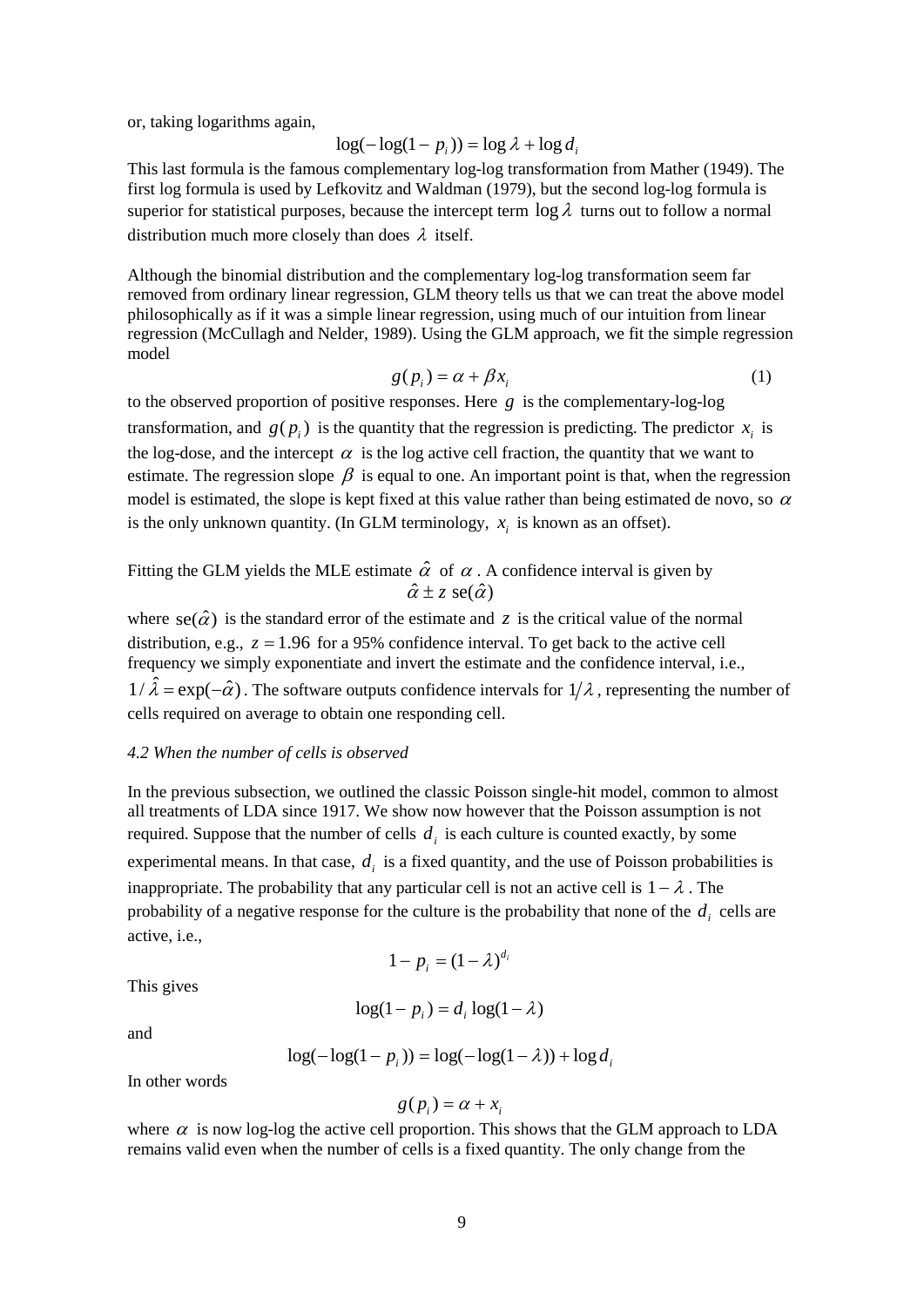previous subsection is that the intercept is log-log the active cell proportion instead of the logproportion. The active cell frequency is now related to the intercept by  $\hat{\lambda} = 1 - \exp(-\exp \hat{\alpha})$ . If  $\lambda$  is small, then this and the previous formula yield very similar values.

The question of observing or not observing the cell counts exactly is important from a theoretical point of view, because it shows that the basic statistics of LDA do not flow from the Poisson distribution, as it generally claimed. In practical terms, the issue has a substantial impact on the estimated active cell frequency when the active cell is very high. When the active cell proportion is a very small proportion of the total number of cells, as is usually the case, the impact on the estimated frequency is relatively small.

## *4.3 Multiple groups*

The fitted models for different datasets are compared using likelihood ratio tests using the asymptotic chisquare approximation to the log-ratio (Collett, 1991). If there are multiple groups, we fit the model

$$
g(p_{gi}) = \alpha_g + x_i
$$

where  $\alpha_{\varrho}$  is the intercept for group  $g$ . We test pairwise differences between the groups, i.e., we test equality of each pair of  $\alpha_{g}$ . When there are more than two groups, we also test the overall null hypothesis that all the  $\alpha_{g}$  are equal against that alternative that there are at least some differences between the groups.

#### *4.4 Testing goodness of fit*

A number of authors have proposed that the goodness of fit of the single-hit Poisson model can be tested using Pearson goodness of fit tests (Lefkovitz and Waldman, 1979; Taswell, 1981). However these are general purpose tests which are not focused on any particular type of departure from the model. They therefore have relatively poor power to distinguish the specific departures of interest in LDA, for example to distinguish multi-hit from single-hit models (Bonnefoix and Sotto, 1994). Even more importantly, the Pearson goodness of fit test is a statistically valid test only when the number of replicate cultures is large (McCullagh, 1985). This makes the test untrustworthy in many typical situations in which LDA is applied.

More focused and effective tests can be constructed by examining the pattern with which the proportion of positive cultures increases as the dose number of cells increases. A simple and natural way to do this is to extend the simple regression model (1) to have a slope parameter

$$
g(p_i) = \alpha + \beta x_i \tag{2}
$$

and then to test whether the slope is equal to one. A regression slope less than one implies that the proportion of positive cultures is less responsive to dose than it should be, and is suggestive of heterogeneity (Armitage, 1959; Shortley and Wilkins, 1965). Heterogeneity can take different forms. For example, different cultures might contain different proportions of active cells, especially if the experiment combines biological replicates or if it has been conducted of a period time using different batches of material. Alternatively, heterogeneity could indicate variation in host sensitivity to active particles. In the stem cell context, heterogeneity might mean that the stem cell frequency varies between cultures, or that the stem cells vary in potency between cultures, i.e., in the probability with which an individual stem cell produces an observable result. A regression slope greater than one in (2) implies that the proportion of positive cultures is hyper responsive to dose, and is suggestive of multi-hit alternatives (Taswell, 1984).

Model (2) goes most naturally with a plot of log-log proportion versus log(dose) (Shortley and Wilkins, 1965), but it can be interpreted easily also in terms of the log-proportion plots suggested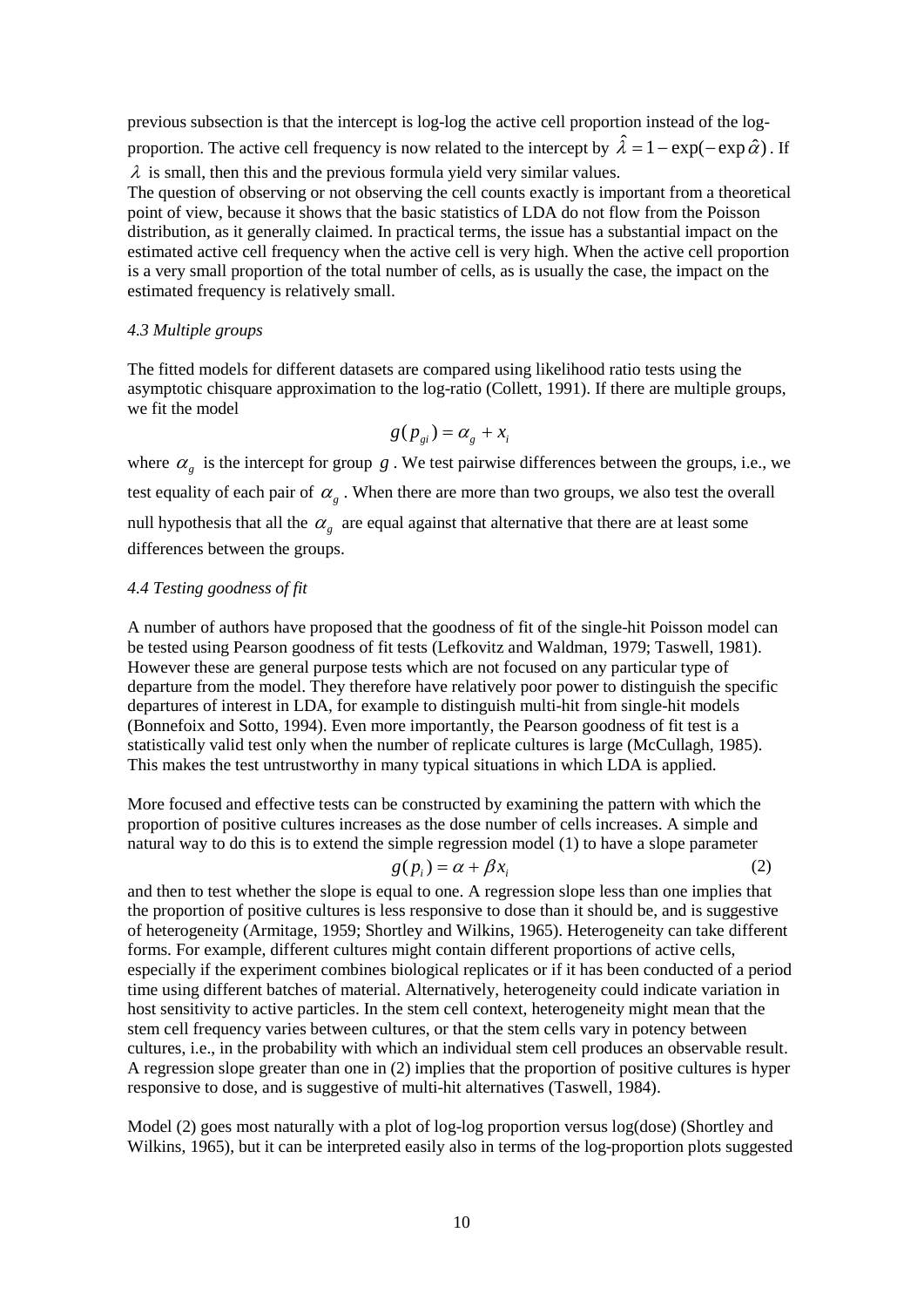by Lefkovitz and Waldman (1979). Slope  $\beta$  greater than one corresponds to concave downward curves in Lefkovitz and Waldman (1979) whereas slope less than one corresponds to convex upward curves.

Bonnefoix et al (1996) pointed out the hypothesis that  $\beta = 1$  in model (2) can be tested very easily and naturally in the framework of generalized linear models. Bonnefoix et al (1996) recommended a t-statistic to test  $\beta = 1$  against the two-sided alternative that  $\beta \neq 1$ . In the context of MLE and asymptotic tests, t-statistics which divide a parameter estimate by its standard error are known as Wald tests. Because of the well known shortcomings of Wald tests in binomial GLMs (Fears et al, 1996), we use a likelihood ratio test instead (Cox and Hinkley, 1974).

A further refinement is possible. Gart and Weiss (1967) pointed out that model (2) is not fully efficient for testing heterogeneity. An improved test is obtained by regressing on dose instead of log(dose), i.e.,

$$
log(-log(1-pi)) = \alpha + xi + \beta di
$$
 (3)

and then testing  $\beta = 0$  versus  $\beta < 0$ .

We adapt the tests of Gart and Weiss (1967) and Bonnefoix et al (1996) as follows. We conduct a one-sided test of  $\beta = 1$  vs  $\beta > 1$  in model (2) to test multi-hit alternatives, and a one-sided tests of  $\beta = 0$  vs  $\beta < 0$  in model (3) to test heterogeneity. The two tests are conducted using likelihood score statistics, which are locally most powerful for testing one-sided alternatives (Cox and Hinkley, 1974). Because we are conducting two tests instead of one, the p-values are adjusted for multiple testing using the method of Holm (1979).

#### *4.5 One-sided confidence intervals*

The ELDA function handles 0% or 100% positive responses as special cases. ELDA use a strategy for one-sided confidence intervals adapted from (Clopper and Pearson, 1934). The probability of observing entirely negative responses in every culture at all doses is

$$
p_0 = \prod_{i=1}^m (1 - p_i)^{n_i d_i}
$$

where  $n_i$  is the number of cultures at dose  $d_i$  and  $m$  is the number of separate doses in the experiment. When no positive responses for any assay, an exact one-sided confidence interval is obtained by solving for  $\lambda$  such that

$$
p_{0}=\alpha
$$

where  $\alpha$  is the type I error rate required, e.g.,  $\alpha = 0.05$  for a 95% confidence interval. The confidence interval for the active cell proportion is  $(0, \lambda_0)$  where  $\lambda_0$  is the solution for  $\lambda$ . This interval communicates our confidence that the active less proportion is less than  $\lambda_0$  and could be as low as zero. The confidence interval for the active cell frequency is the inverse of this, from  $1/\lambda_0$  to infinity. The infinite bound has the meaning that an infinite number of cells might need to be observed before an active cell is found.

The probability of observing entirely positive response is

$$
p_1 = \prod_{i=1}^m \left\{1 - (1 - p_i)^{d_i}\right\}^{n_i}
$$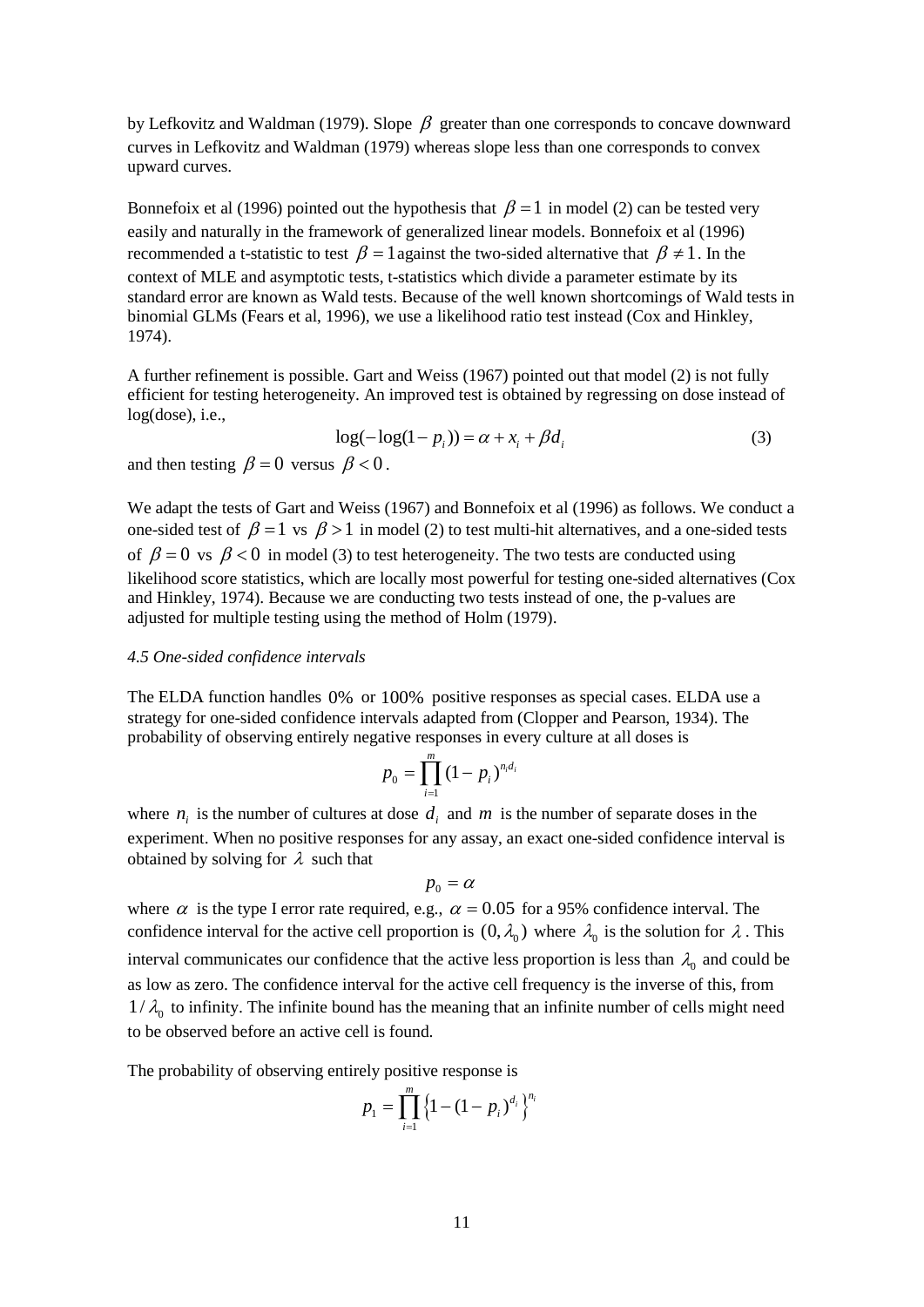When there are 100% positive responses, an exact one-sided confidence interval is obtained by solving for  $\lambda$  such that

$$
p_{1}=\alpha
$$

The equation is solved using a globally convergent Newton iteration. The confidence interval for the active cell proportion is  $(\lambda_0, 1)$  where  $\lambda_0$  is the solution for  $\lambda$ . This interval communicates our confidence that the active less proportion is at least  $\lambda_0$  and could be as high as 100%. The confidence interval for the active cell frequency is the inverse of this, from 1 to  $1/\lambda_0$ . The lower bound has the meaning that only one cell needs to be observed to find an active cell, i.e., all cells are active.

The same strategy applies whether the number of cells is Poisson or is observed exactly, the only difference being the mathematical form of the dependence of the  $p_i$  on  $\lambda$ .

#### *4.6 Command-line software*

As well as providing the freely available webtool, we also provide the underlying algorithms and computer code in the statmod (Statistical Modelling) package for the R programming environment (www.r-project.org). R is the world's most popular open-source statistical software (Vance, 2009). The command-line version is not intended for most readers of this journal, but may be invaluable for programmers or biostatisticians wishing to build on the capabilities of ELDA. Full documentation is provided online using the conventions and facilities of the R programming environment (http://cran.r-project.org/web/packages/statmod/). The webtool version of ELDA utilizes the R version via a Perl and http interface.

## 5. DISCUSSION AND CONCLUSION

Despite more than a century of methodological development for LDA, the best methods have not generally be available to immunologists because of lack of easily accessible software.

The ELDA webtool gives researchers access to optimal LDA statistical techniques without the need to install software or to undertake any programming. The aims are (i) to give confidence intervals for the active cell frequency, (ii) to compare the active cell frequency across multiple cell subpopulations and (iii) to check the single-hit model. ELDA will handle any valid limiting dilution assay data set, without the need to edit or remove data cases, such as those which arise when the proportion of positive cultures approaches 0 or 100%. All data is incorporated into the analysis using appropriate statistical methods.

A particular motivation has been to provide rigorous methods to compare cell subpopulations which are depleted or enriched for stem cells. This gives rise to several issues which have not been addressed in traditional LDA. In this context, the focus in on comparing populations and placing bounds on stem cell frequencies, rather than the traditional focus of LDA on estimating frequencies. To this end, one-sided confidence intervals are developed for stem cell frequency for subpopulations which produce 0% or 100% positive cultures in a limited number of trials. This allows researchers to place an upper bound the stem cell frequency which could feasibly remain in a depleted population, and to place an lower bound on the stem cell frequency in a highly enriched population.

Another need which arises in stem cell research is the need accommodate small numbers of replicates in a statistically consistent and defensible manner. To this end, ELDA gives emphasis to statistical methods which behave well when the number of replicates is small. Hence emphasis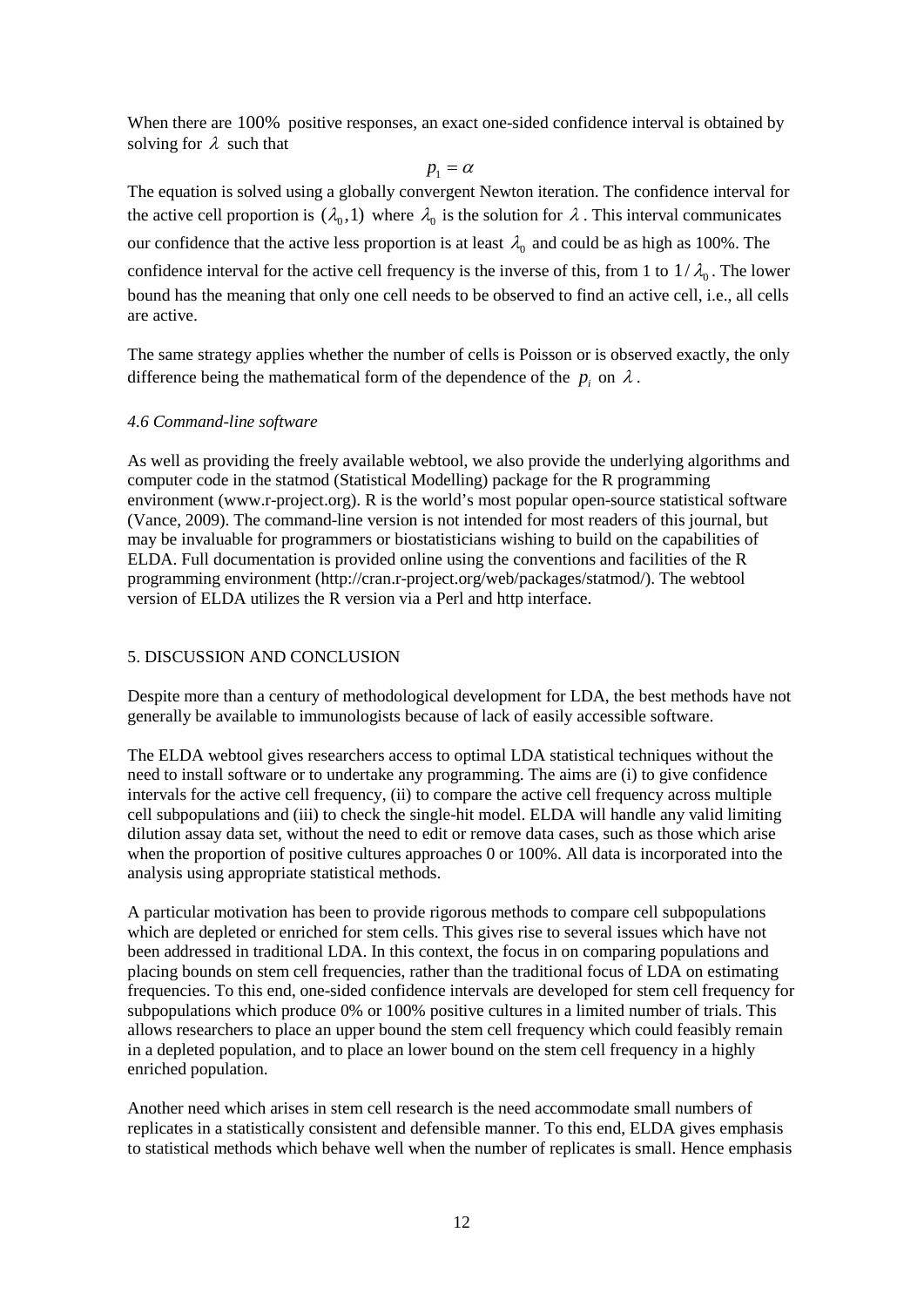is given to exact methods, and likelihood ratio tests are chosen over t-test methods which rely on standard errors and which are known to behave poorly in small samples. The literature shows that LDA is frequently used when the number of replicate cultures is moderate to small, in fact this might be closer to the norm than an exception.

All treatments of LDA over past century have relied on the assumption of Poisson variation in the number of cells in a culture. However in a number of recent stem cell applications, the number of cells is observed explicitly. This means that the cells do not follow a Poisson distribution, and that appealing to Poisson probabilities to derive the single-hit statistical model are invalid. ELDA handles this situation explicitly. We show that the generalized linear model approach to ELDA can still be used in this situation, although the relationship of the model coefficients to the active cell frequency is changed.

ELDA implements a test of the single-hit hypothesis similar to that of Bonnefoix et al. (1996). However a likelihood ratio test is used in place of a t-statistic approach, because of greater power and much improved performance in small samples.

In summary, ELDA is applicable in all common LDA situations. It provides a valuable resource for stem cell, cancer and immunological research.

## ACKNOWLEDGMENT

Thanks to Mark Shackleton, Francois Vaillant, Jane Visvader and Geoff Lindeman for valuable discussions and feedback and for the use of unpublished data. Keith Satterley created the original web interface for ELDA.

## **REFERENCES**

Armitage, P., 1959, An examination of some experimental cancer data in light of the one-hit theory of infectivity titrations. J. NATIONAL CANCER INSTITUTE 23, 1313-1330.

[Bonnefoix, T.](http://www.ncbi.nlm.nih.gov/sites/entrez?Db=pubmed&Cmd=Search&Term=%22Bonnefoix%20T%22%5BAuthor%5D&itool=EntrezSystem2.PEntrez.Pubmed.Pubmed_ResultsPanel.Pubmed_DiscoveryPanel.Pubmed_RVAbstractPlus) and [Sotto, J.J.](http://www.ncbi.nlm.nih.gov/sites/entrez?Db=pubmed&Cmd=Search&Term=%22Sotto%20JJ%22%5BAuthor%5D&itool=EntrezSystem2.PEntrez.Pubmed.Pubmed_ResultsPanel.Pubmed_DiscoveryPanel.Pubmed_RVAbstractPlus), 1994, The standard chi2 test used in limiting dilution assays is insufficient for estimating the goodness-of-fit to the single-hit Poisson model. J. IMMUNOL. METHODS 167, 21-33.

Bonnefoix, T., Bonnefoix, P., Verdiela, P. and Sotto, J.J., 1996, Fitting limiting dilution experiments with generalized linear models results in a test of the single-hit Poisson assumption. J. IMMUNOL. METHODS 194, 113–119.

Bonnefoix, T., Bonnefoix, P., Callanan, M., Verdiel, P. and Sotto, J.J., 2001, Graphical representation of a generalized linear model-based statistical test estimating the fit of the singlehit Poisson model to limiting dilution assays. J. IMMUNOLOGY 167, 5725-5730.

Bowie, M.B., Kent, D.G., Dykstra, B., McKnight, K.D., McCaffrey, L., [Hoodless, P.A.](http://www.ncbi.nlm.nih.gov/sites/entrez?Db=pubmed&Cmd=Search&Term=%22Hoodless%20PA%22%5BAuthor%5D&itool=EntrezSystem2.PEntrez.Pubmed.Pubmed_ResultsPanel.Pubmed_RVAbstract) and [Eaves, C.J.](http://www.ncbi.nlm.nih.gov/sites/entrez?Db=pubmed&Cmd=Search&Term=%22Eaves%20CJ%22%5BAuthor%5D&itool=EntrezSystem2.PEntrez.Pubmed.Pubmed_ResultsPanel.Pubmed_RVAbstract), 2007, Identification of a new intrinsically timed developmental checkpoint that reprograms key hematopoietic stem cell properties. PROCEEDINGS OF THE NATIONAL ACADEMY OF SCIENCES 104, 5878.

Breivik, H., 1971, Haematopoietic stem cell content of murine bone marrow, spleen, and blood. Limiting dilution analysis of diffusion chamber cultures. J CELL PHYSIOL 78, 73- 78.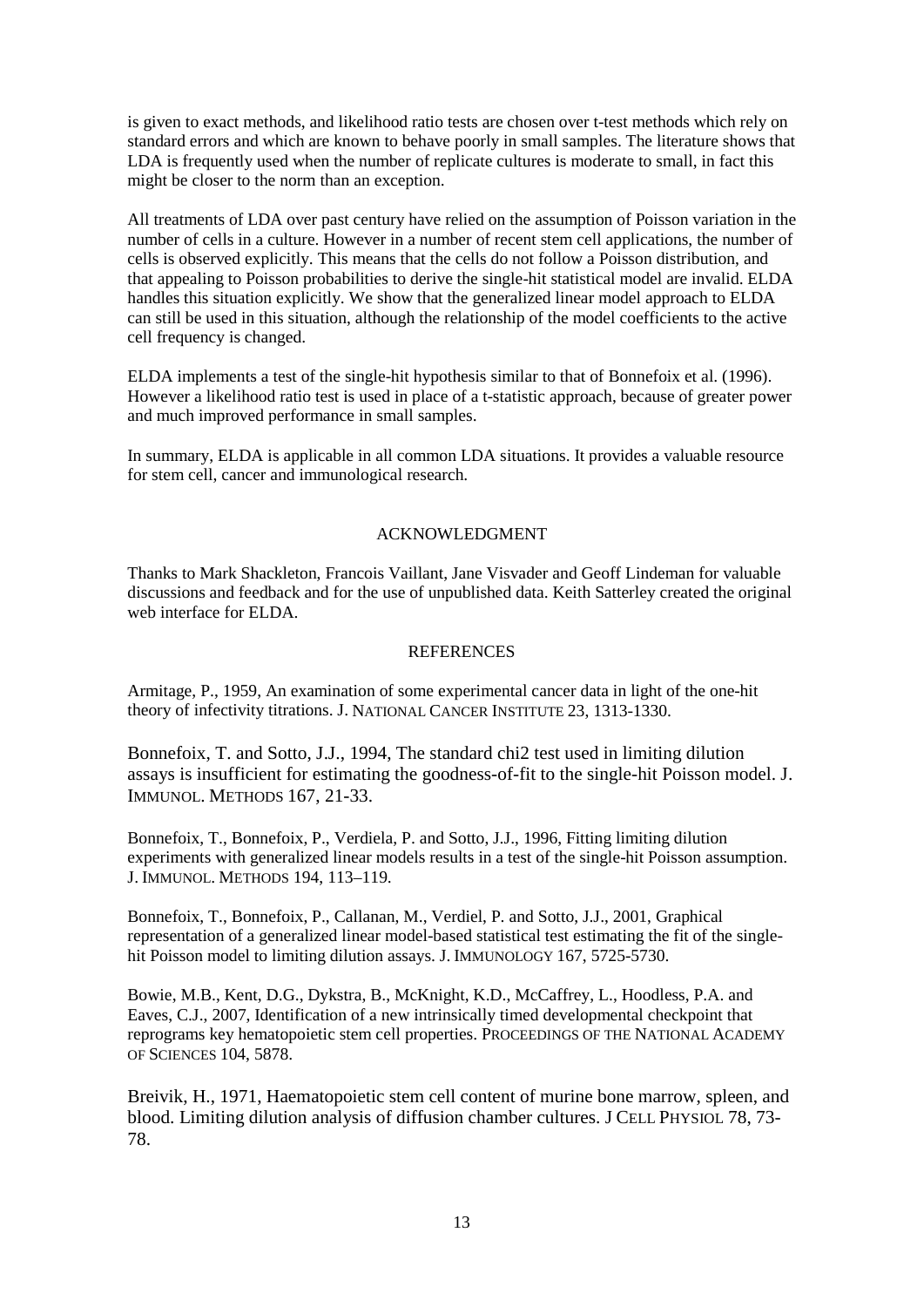Chen, W., Kumar, A.R., Hudson, W.A., Li, Q., Wu, B., Staggs, R.A., Lund, E.A., Sam, T.N. and [Kersey, J.H.](http://www.ncbi.nlm.nih.gov/sites/entrez?Db=pubmed&Cmd=Search&Term=%22Kersey%20JH%22%5BAuthor%5D&itool=EntrezSystem2.PEntrez.Pubmed.Pubmed_ResultsPanel.Pubmed_DiscoveryPanel.Pubmed_RVAbstractPlus), 2008, Malignant Transformation Initiated by Mll-AF9: Gene Dosage and Critical Target Cells. CANCER CELL 13, 432-440.

Cho, R.W., Wang, X., Diehn, M., Shedden, K., Chen, G.Y., Sherlock, G., Gurney, A., Lewicki, J. and Clarke, M.F., 2007, Isolation and molecular characterization of cancer stem cells in MMTV-Wnt-1 murine breast tumors. STEM CELLS 26, 364–371.

Clopper, C.J. and Pearson, E.S., 1934, The use of confidence or fiducial limits illustrated in the case of the binomial. BIOMETRIKA 26, 404–413.

Collett, D., 1991, MODELLING BINARY DATA. Chapman & Hall, London.

Cox, D.R., 1962, Further tests of separate families of hypotheses. J. ROY. STATIST. SOC. B24, 406-424.

Cox, D.R. and Hinkley, D.V., 1974, THEORETICAL STATISTICS. Chapman & Hall, London.

Diaz-Guerra, E.[, Vernal, R.](http://www.ncbi.nlm.nih.gov/sites/entrez?Db=pubmed&Cmd=Search&Term=%22Vernal%20R%22%5BAuthor%5D&itool=EntrezSystem2.PEntrez.Pubmed.Pubmed_ResultsPanel.Pubmed_DiscoveryPanel.Pubmed_RVAbstractPlus), [del Prete, M.J.](http://www.ncbi.nlm.nih.gov/sites/entrez?Db=pubmed&Cmd=Search&Term=%22del%20Prete%20MJ%22%5BAuthor%5D&itool=EntrezSystem2.PEntrez.Pubmed.Pubmed_ResultsPanel.Pubmed_DiscoveryPanel.Pubmed_RVAbstractPlus), [Silva, A.](http://www.ncbi.nlm.nih.gov/sites/entrez?Db=pubmed&Cmd=Search&Term=%22Silva%20A%22%5BAuthor%5D&itool=EntrezSystem2.PEntrez.Pubmed.Pubmed_ResultsPanel.Pubmed_DiscoveryPanel.Pubmed_RVAbstractPlus) and [Garcia-Sanz, J.A.](http://www.ncbi.nlm.nih.gov/sites/entrez?Db=pubmed&Cmd=Search&Term=%22Garcia-Sanz%20JA%22%5BAuthor%5D&itool=EntrezSystem2.PEntrez.Pubmed.Pubmed_ResultsPanel.Pubmed_DiscoveryPanel.Pubmed_RVAbstractPlus), 2007, CCL2 inhibits the apoptosis program induced by growth factor deprivation, rescuing functional T cells. J. IMMUNOL. 179, 7352-7357.

[Eirew, P.](http://www.ncbi.nlm.nih.gov/sites/entrez?Db=pubmed&Cmd=Search&Term=%22Eirew%20P%22%5BAuthor%5D&itool=EntrezSystem2.PEntrez.Pubmed.Pubmed_ResultsPanel.Pubmed_DiscoveryPanel.Pubmed_RVAbstractPlus), [Stingl, J.](http://www.ncbi.nlm.nih.gov/sites/entrez?Db=pubmed&Cmd=Search&Term=%22Stingl%20J%22%5BAuthor%5D&itool=EntrezSystem2.PEntrez.Pubmed.Pubmed_ResultsPanel.Pubmed_DiscoveryPanel.Pubmed_RVAbstractPlus)[, Raouf, A.](http://www.ncbi.nlm.nih.gov/sites/entrez?Db=pubmed&Cmd=Search&Term=%22Raouf%20A%22%5BAuthor%5D&itool=EntrezSystem2.PEntrez.Pubmed.Pubmed_ResultsPanel.Pubmed_DiscoveryPanel.Pubmed_RVAbstractPlus), [Turashvili, G.](http://www.ncbi.nlm.nih.gov/sites/entrez?Db=pubmed&Cmd=Search&Term=%22Turashvili%20G%22%5BAuthor%5D&itool=EntrezSystem2.PEntrez.Pubmed.Pubmed_ResultsPanel.Pubmed_DiscoveryPanel.Pubmed_RVAbstractPlus), [Aparicio, S.](http://www.ncbi.nlm.nih.gov/sites/entrez?Db=pubmed&Cmd=Search&Term=%22Aparicio%20S%22%5BAuthor%5D&itool=EntrezSystem2.PEntrez.Pubmed.Pubmed_ResultsPanel.Pubmed_DiscoveryPanel.Pubmed_RVAbstractPlus), [Emerman, J.T.](http://www.ncbi.nlm.nih.gov/sites/entrez?Db=pubmed&Cmd=Search&Term=%22Emerman%20JT%22%5BAuthor%5D&itool=EntrezSystem2.PEntrez.Pubmed.Pubmed_ResultsPanel.Pubmed_DiscoveryPanel.Pubmed_RVAbstractPlus) and [Eaves, C.J.](http://www.ncbi.nlm.nih.gov/sites/entrez?Db=pubmed&Cmd=Search&Term=%22Eaves%20CJ%22%5BAuthor%5D&itool=EntrezSystem2.PEntrez.Pubmed.Pubmed_ResultsPanel.Pubmed_DiscoveryPanel.Pubmed_RVAbstractPlus), 2008, A method for quantifying normal human mammary epithelial stem cells with in vivo regenerative ability. NATURE MEDICINE 14, 1384-1389.

Fazekas de St. Groth, S., 1982, The evaluation of limiting dilution assays. J. IMMUNOL. METHODS 49, R11-R23.

Fears, TR, Benichou, J, Gail, MH (1996) A reminder of the fallibility of the Wald statistic. THE AMERICAN STATISTICIAN 50, 226-7.

Finney, D.J., 1951, The estimation of bacterial densities from dilution series. J. HYG. 49, 26-35.

Finney, D.J., 1952, STATISTICAL METHOD IN BIOLOGICAL ASSAY  $1^{ST}$ ,  $2^{ND}$  AND  $3^{RD}$  EDS., Charles Griffin, London.

Fisher, R.A., 1922, On the mathematical foundations of theoretical statistics. PHILOS. TRANS. R. SOC. LONDON SER. A. 222, 309-368.

[Gart, J.J.](http://www.ncbi.nlm.nih.gov/sites/entrez?Db=pubmed&Cmd=Search&Term=%22Gart%20JJ%22%5BAuthor%5D&itool=EntrezSystem2.PEntrez.Pubmed.Pubmed_ResultsPanel.Pubmed_DiscoveryPanel.Pubmed_RVAbstractPlus) an[d Weiss, G.H.](http://www.ncbi.nlm.nih.gov/sites/entrez?Db=pubmed&Cmd=Search&Term=%22Weiss%20GH%22%5BAuthor%5D&itool=EntrezSystem2.PEntrez.Pubmed.Pubmed_ResultsPanel.Pubmed_DiscoveryPanel.Pubmed_RVAbstractPlus), 1967, Graphically oriented tests for host variability in dilution experiments. BIOMETRICS 23, 269-284.

Greenwood, M., and Yule, G. U., 1917, On the statistical interpretation of some bacteriological methods employed in water analysis. J. HYG. 16, 36-54.

Holm, S., 1979, A simple sequentially rejective multiple test procedure. SCANDINAVIAN JOURNAL OF STATISTICS 6, 65-70.

Hosen, N., Yamane, T., Muijtjens, M., Pham, K., Clarke, M.F. and Weissman, I.L., 2007, Bmi-1 green fluorescent protein-knock-in mice reveal the dynamic regulation of bmi-1 expression in normal and leukemic hematopoietic cells. STEM CELLS 25, 1635-1644.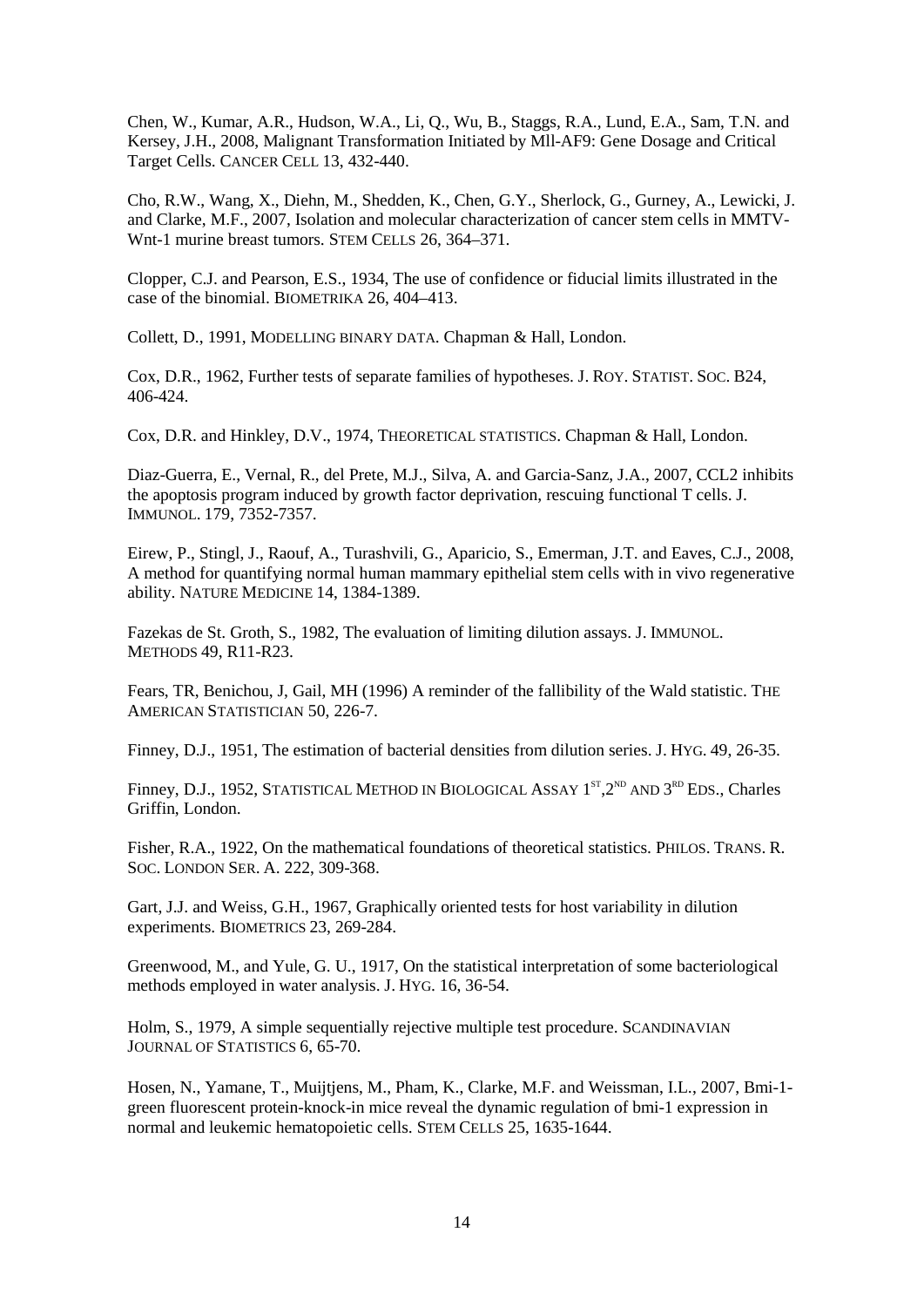[Huynh, H.](http://www.ncbi.nlm.nih.gov/sites/entrez?Db=pubmed&Cmd=Search&Term=%22Huynh%20H%22%5BAuthor%5D&itool=EntrezSystem2.PEntrez.Pubmed.Pubmed_ResultsPanel.Pubmed_DiscoveryPanel.Pubmed_RVAbstractPlus), [Iizuka, S.](http://www.ncbi.nlm.nih.gov/sites/entrez?Db=pubmed&Cmd=Search&Term=%22Iizuka%20S%22%5BAuthor%5D&itool=EntrezSystem2.PEntrez.Pubmed.Pubmed_ResultsPanel.Pubmed_DiscoveryPanel.Pubmed_RVAbstractPlus), [Kaba, M.](http://www.ncbi.nlm.nih.gov/sites/entrez?Db=pubmed&Cmd=Search&Term=%22Kaba%20M%22%5BAuthor%5D&itool=EntrezSystem2.PEntrez.Pubmed.Pubmed_ResultsPanel.Pubmed_DiscoveryPanel.Pubmed_RVAbstractPlus), [Kirak, O.](http://www.ncbi.nlm.nih.gov/sites/entrez?Db=pubmed&Cmd=Search&Term=%22Kirak%20O%22%5BAuthor%5D&itool=EntrezSystem2.PEntrez.Pubmed.Pubmed_ResultsPanel.Pubmed_DiscoveryPanel.Pubmed_RVAbstractPlus), [Zheng, J.](http://www.ncbi.nlm.nih.gov/sites/entrez?Db=pubmed&Cmd=Search&Term=%22Zheng%20J%22%5BAuthor%5D&itool=EntrezSystem2.PEntrez.Pubmed.Pubmed_ResultsPanel.Pubmed_DiscoveryPanel.Pubmed_RVAbstractPlus), [Lodish, H.F.](http://www.ncbi.nlm.nih.gov/sites/entrez?Db=pubmed&Cmd=Search&Term=%22Lodish%20HF%22%5BAuthor%5D&itool=EntrezSystem2.PEntrez.Pubmed.Pubmed_ResultsPanel.Pubmed_DiscoveryPanel.Pubmed_RVAbstractPlus) and [Zhang, C.C.](http://www.ncbi.nlm.nih.gov/sites/entrez?Db=pubmed&Cmd=Search&Term=%22Zhang%20CC%22%5BAuthor%5D&itool=EntrezSystem2.PEntrez.Pubmed.Pubmed_ResultsPanel.Pubmed_DiscoveryPanel.Pubmed_RVAbstractPlus), 2008, Insulin-Like Growth Factor-Binding Protein 2 Secreted by a Tumorigenic Cell Line Supports Ex Vivo Expansion of Mouse Hematopoietic Stem Cells. STEM CELLS 26, 1628.

[Janzen, V.](http://www.ncbi.nlm.nih.gov/sites/entrez?Db=pubmed&Cmd=Search&Term=%22Janzen%20V%22%5BAuthor%5D&itool=EntrezSystem2.PEntrez.Pubmed.Pubmed_ResultsPanel.Pubmed_DiscoveryPanel.Pubmed_RVAbstractPlus), [Forkert, R.](http://www.ncbi.nlm.nih.gov/sites/entrez?Db=pubmed&Cmd=Search&Term=%22Forkert%20R%22%5BAuthor%5D&itool=EntrezSystem2.PEntrez.Pubmed.Pubmed_ResultsPanel.Pubmed_DiscoveryPanel.Pubmed_RVAbstractPlus), [Fleming, H.E.](http://www.ncbi.nlm.nih.gov/sites/entrez?Db=pubmed&Cmd=Search&Term=%22Fleming%20HE%22%5BAuthor%5D&itool=EntrezSystem2.PEntrez.Pubmed.Pubmed_ResultsPanel.Pubmed_DiscoveryPanel.Pubmed_RVAbstractPlus), [Saito, Y.](http://www.ncbi.nlm.nih.gov/sites/entrez?Db=pubmed&Cmd=Search&Term=%22Saito%20Y%22%5BAuthor%5D&itool=EntrezSystem2.PEntrez.Pubmed.Pubmed_ResultsPanel.Pubmed_DiscoveryPanel.Pubmed_RVAbstractPlus), [Waring, M.T.](http://www.ncbi.nlm.nih.gov/sites/entrez?Db=pubmed&Cmd=Search&Term=%22Waring%20MT%22%5BAuthor%5D&itool=EntrezSystem2.PEntrez.Pubmed.Pubmed_ResultsPanel.Pubmed_DiscoveryPanel.Pubmed_RVAbstractPlus), [Dombkowski, D.M.](http://www.ncbi.nlm.nih.gov/sites/entrez?Db=pubmed&Cmd=Search&Term=%22Dombkowski%20DM%22%5BAuthor%5D&itool=EntrezSystem2.PEntrez.Pubmed.Pubmed_ResultsPanel.Pubmed_DiscoveryPanel.Pubmed_RVAbstractPlus), [Cheng, T.](http://www.ncbi.nlm.nih.gov/sites/entrez?Db=pubmed&Cmd=Search&Term=%22Cheng%20T%22%5BAuthor%5D&itool=EntrezSystem2.PEntrez.Pubmed.Pubmed_ResultsPanel.Pubmed_DiscoveryPanel.Pubmed_RVAbstractPlus), [DePinho, R.A.](http://www.ncbi.nlm.nih.gov/sites/entrez?Db=pubmed&Cmd=Search&Term=%22DePinho%20RA%22%5BAuthor%5D&itool=EntrezSystem2.PEntrez.Pubmed.Pubmed_ResultsPanel.Pubmed_DiscoveryPanel.Pubmed_RVAbstractPlus), [Sharpless, N.E.](http://www.ncbi.nlm.nih.gov/sites/entrez?Db=pubmed&Cmd=Search&Term=%22Sharpless%20NE%22%5BAuthor%5D&itool=EntrezSystem2.PEntrez.Pubmed.Pubmed_ResultsPanel.Pubmed_DiscoveryPanel.Pubmed_RVAbstractPlus) an[d Scadden, D.T.](http://www.ncbi.nlm.nih.gov/sites/entrez?Db=pubmed&Cmd=Search&Term=%22Scadden%20DT%22%5BAuthor%5D&itool=EntrezSystem2.PEntrez.Pubmed.Pubmed_ResultsPanel.Pubmed_DiscoveryPanel.Pubmed_RVAbstractPlus), 2006, Stem-cell ageing modified by the cyclin-dependent kinase inhibitor p16 INK4a. NATURE 443, 421-426.

[Kent, D.G.](http://www.ncbi.nlm.nih.gov/sites/entrez?Db=pubmed&Cmd=Search&Term=%22Kent%20DG%22%5BAuthor%5D&itool=EntrezSystem2.PEntrez.Pubmed.Pubmed_ResultsPanel.Pubmed_DiscoveryPanel.Pubmed_RVAbstractPlus), [Dykstra, B.J.](http://www.ncbi.nlm.nih.gov/sites/entrez?Db=pubmed&Cmd=Search&Term=%22Dykstra%20BJ%22%5BAuthor%5D&itool=EntrezSystem2.PEntrez.Pubmed.Pubmed_ResultsPanel.Pubmed_DiscoveryPanel.Pubmed_RVAbstractPlus), [Cheyne, J.](http://www.ncbi.nlm.nih.gov/sites/entrez?Db=pubmed&Cmd=Search&Term=%22Cheyne%20J%22%5BAuthor%5D&itool=EntrezSystem2.PEntrez.Pubmed.Pubmed_ResultsPanel.Pubmed_DiscoveryPanel.Pubmed_RVAbstractPlus), [Ma, E.](http://www.ncbi.nlm.nih.gov/sites/entrez?Db=pubmed&Cmd=Search&Term=%22Ma%20E%22%5BAuthor%5D&itool=EntrezSystem2.PEntrez.Pubmed.Pubmed_ResultsPanel.Pubmed_DiscoveryPanel.Pubmed_RVAbstractPlus) an[d Eaves, C.J.](http://www.ncbi.nlm.nih.gov/sites/entrez?Db=pubmed&Cmd=Search&Term=%22Eaves%20CJ%22%5BAuthor%5D&itool=EntrezSystem2.PEntrez.Pubmed.Pubmed_ResultsPanel.Pubmed_DiscoveryPanel.Pubmed_RVAbstractPlus), 2008, Steel factor coordinately regulates the molecular signature and biologic function of hematopoietic stem cells. BLOOD 112, 560.

Lefkovits, I. and Waldmann, H., 1979, LIMITING DILUTION ANALYSIS OF CELLS IN THE IMMUNE SYSTEM. Cambridge University Press, Cambridge.

Leong, K.G., Wang, B.E., Johnson, L. and Gao, W.Q., 2008, Generation of a prostate from a single adult stem cell. NATURE 456, 804-808.

[Liang, Y.](http://www.ncbi.nlm.nih.gov/sites/entrez?Db=pubmed&Cmd=Search&Term=%22Liang%20Y%22%5BAuthor%5D&itool=EntrezSystem2.PEntrez.Pubmed.Pubmed_ResultsPanel.Pubmed_DiscoveryPanel.Pubmed_RVAbstractPlus), [Jansen, M.](http://www.ncbi.nlm.nih.gov/sites/entrez?Db=pubmed&Cmd=Search&Term=%22Jansen%20M%22%5BAuthor%5D&itool=EntrezSystem2.PEntrez.Pubmed.Pubmed_ResultsPanel.Pubmed_DiscoveryPanel.Pubmed_RVAbstractPlus), [Aronow, B.](http://www.ncbi.nlm.nih.gov/sites/entrez?Db=pubmed&Cmd=Search&Term=%22Aronow%20B%22%5BAuthor%5D&itool=EntrezSystem2.PEntrez.Pubmed.Pubmed_ResultsPanel.Pubmed_DiscoveryPanel.Pubmed_RVAbstractPlus), [Geiger, H.](http://www.ncbi.nlm.nih.gov/sites/entrez?Db=pubmed&Cmd=Search&Term=%22Geiger%20H%22%5BAuthor%5D&itool=EntrezSystem2.PEntrez.Pubmed.Pubmed_ResultsPanel.Pubmed_DiscoveryPanel.Pubmed_RVAbstractPlus) and [Van, Z.G.,](http://www.ncbi.nlm.nih.gov/sites/entrez?Db=pubmed&Cmd=Search&Term=%22Van%20Zant%20G%22%5BAuthor%5D&itool=EntrezSystem2.PEntrez.Pubmed.Pubmed_ResultsPanel.Pubmed_DiscoveryPanel.Pubmed_RVAbstractPlus) 2007, The quantitative trait gene latexin influences the size of the hematopoietic stem cell population in mice. NATURE GENETICS 39, 178-188.

[Maillard, I.](http://www.ncbi.nlm.nih.gov/sites/entrez?Db=pubmed&Cmd=Search&Term=%22Maillard%20I%22%5BAuthor%5D&itool=EntrezSystem2.PEntrez.Pubmed.Pubmed_ResultsPanel.Pubmed_DiscoveryPanel.Pubmed_RVAbstractPlus), [Koch, U.](http://www.ncbi.nlm.nih.gov/sites/entrez?Db=pubmed&Cmd=Search&Term=%22Koch%20U%22%5BAuthor%5D&itool=EntrezSystem2.PEntrez.Pubmed.Pubmed_ResultsPanel.Pubmed_DiscoveryPanel.Pubmed_RVAbstractPlus), [Dumortier, A.](http://www.ncbi.nlm.nih.gov/sites/entrez?Db=pubmed&Cmd=Search&Term=%22Dumortier%20A%22%5BAuthor%5D&itool=EntrezSystem2.PEntrez.Pubmed.Pubmed_ResultsPanel.Pubmed_DiscoveryPanel.Pubmed_RVAbstractPlus), [Shestova, O.](http://www.ncbi.nlm.nih.gov/sites/entrez?Db=pubmed&Cmd=Search&Term=%22Shestova%20O%22%5BAuthor%5D&itool=EntrezSystem2.PEntrez.Pubmed.Pubmed_ResultsPanel.Pubmed_DiscoveryPanel.Pubmed_RVAbstractPlus), [Xu, L.](http://www.ncbi.nlm.nih.gov/sites/entrez?Db=pubmed&Cmd=Search&Term=%22Xu%20L%22%5BAuthor%5D&itool=EntrezSystem2.PEntrez.Pubmed.Pubmed_ResultsPanel.Pubmed_DiscoveryPanel.Pubmed_RVAbstractPlus), [Sai, H.](http://www.ncbi.nlm.nih.gov/sites/entrez?Db=pubmed&Cmd=Search&Term=%22Sai%20H%22%5BAuthor%5D&itool=EntrezSystem2.PEntrez.Pubmed.Pubmed_ResultsPanel.Pubmed_DiscoveryPanel.Pubmed_RVAbstractPlus), [Pross, S.E.](http://www.ncbi.nlm.nih.gov/sites/entrez?Db=pubmed&Cmd=Search&Term=%22Pross%20SE%22%5BAuthor%5D&itool=EntrezSystem2.PEntrez.Pubmed.Pubmed_ResultsPanel.Pubmed_DiscoveryPanel.Pubmed_RVAbstractPlus), [Aster, J.C.](http://www.ncbi.nlm.nih.gov/sites/entrez?Db=pubmed&Cmd=Search&Term=%22Aster%20JC%22%5BAuthor%5D&itool=EntrezSystem2.PEntrez.Pubmed.Pubmed_ResultsPanel.Pubmed_DiscoveryPanel.Pubmed_RVAbstractPlus), [Bhandoola, A.](http://www.ncbi.nlm.nih.gov/sites/entrez?Db=pubmed&Cmd=Search&Term=%22Bhandoola%20A%22%5BAuthor%5D&itool=EntrezSystem2.PEntrez.Pubmed.Pubmed_ResultsPanel.Pubmed_DiscoveryPanel.Pubmed_RVAbstractPlus), [Radtke, F.](http://www.ncbi.nlm.nih.gov/sites/entrez?Db=pubmed&Cmd=Search&Term=%22Radtke%20F%22%5BAuthor%5D&itool=EntrezSystem2.PEntrez.Pubmed.Pubmed_ResultsPanel.Pubmed_DiscoveryPanel.Pubmed_RVAbstractPlus) and [Pear, W.S.](http://www.ncbi.nlm.nih.gov/sites/entrez?Db=pubmed&Cmd=Search&Term=%22Pear%20WS%22%5BAuthor%5D&itool=EntrezSystem2.PEntrez.Pubmed.Pubmed_ResultsPanel.Pubmed_DiscoveryPanel.Pubmed_RVAbstractPlus), 2008, Canonical Notch Signaling Is Dispensable for the Maintenance of Adult Hematopoietic Stem Cells. CELL STEM CELL 2, 356-366.

Makinodan, T., and Albright, J.F., 1962, Cellular variation during the immune response: One possible model of cellular differentiation. J. CELL. COMP. PHYSIOL 60, 129-144.

Mather, K., 1949, The analysis of extinction time data in bioassay. BIOMETRICS 5, 127-143.

McCrady, M.H., 1915, The numerical interpretation of fermentation-tube results. J. INFECT. DIS 17, 183-212.

McCullagh, P., 1985, On the Asymptotic Distribution of Pearson's Statistic in Linear Exponential-Family Models. INTERNATIONAL STATISTICAL REVIEW 53, 61-67.

McCullagh, P. and Nelder, J.A., 1989, GENERALIZED LINEAR MODELS  $2^{ND}$  EDN, Chapman and Hall, London.

Moran, P.A.P., 1954a, J. HYG. 52, 189.

Moran, P.A.P., 1954b, J. HYG. 52, 444.

Nelder, J.A., and Wedderburn, R.W., 1972, Generalized linear models. JOURNAL OF THE ROYAL STATISTICAL SOCIETY A135, 370-384.

Omobolaji, O.A., In-Kyung P., Dalong Q., Michael, P., Michael, W. B. and Michael, F.C., 2008, Long-term haematopoietic reconstitution by Trp53-/-p16 Ink4a-/-p19 Arf-/-multipotent progenitors. NATURE 453, 228-232.

[Oostendorp, R.A.](http://www.ncbi.nlm.nih.gov/sites/entrez?Db=pubmed&Cmd=Search&Term=%22Oostendorp%20RA%22%5BAuthor%5D&itool=EntrezSystem2.PEntrez.Pubmed.Pubmed_ResultsPanel.Pubmed_DiscoveryPanel.Pubmed_RVAbstractPlus), [Gilfillan, S.](http://www.ncbi.nlm.nih.gov/sites/entrez?Db=pubmed&Cmd=Search&Term=%22Gilfillan%20S%22%5BAuthor%5D&itool=EntrezSystem2.PEntrez.Pubmed.Pubmed_ResultsPanel.Pubmed_DiscoveryPanel.Pubmed_RVAbstractPlus), [Parmar, A.](http://www.ncbi.nlm.nih.gov/sites/entrez?Db=pubmed&Cmd=Search&Term=%22Parmar%20A%22%5BAuthor%5D&itool=EntrezSystem2.PEntrez.Pubmed.Pubmed_ResultsPanel.Pubmed_DiscoveryPanel.Pubmed_RVAbstractPlus), [Schiemann, M.](http://www.ncbi.nlm.nih.gov/sites/entrez?Db=pubmed&Cmd=Search&Term=%22Schiemann%20M%22%5BAuthor%5D&itool=EntrezSystem2.PEntrez.Pubmed.Pubmed_ResultsPanel.Pubmed_DiscoveryPanel.Pubmed_RVAbstractPlus), [Marz, S.](http://www.ncbi.nlm.nih.gov/sites/entrez?Db=pubmed&Cmd=Search&Term=%22Marz%20S%22%5BAuthor%5D&itool=EntrezSystem2.PEntrez.Pubmed.Pubmed_ResultsPanel.Pubmed_DiscoveryPanel.Pubmed_RVAbstractPlus), [Niemeyer, M.](http://www.ncbi.nlm.nih.gov/sites/entrez?Db=pubmed&Cmd=Search&Term=%22Niemeyer%20M%22%5BAuthor%5D&itool=EntrezSystem2.PEntrez.Pubmed.Pubmed_ResultsPanel.Pubmed_DiscoveryPanel.Pubmed_RVAbstractPlus), [Schill, S.](http://www.ncbi.nlm.nih.gov/sites/entrez?Db=pubmed&Cmd=Search&Term=%22Schill%20S%22%5BAuthor%5D&itool=EntrezSystem2.PEntrez.Pubmed.Pubmed_ResultsPanel.Pubmed_DiscoveryPanel.Pubmed_RVAbstractPlus), [Hammerschmid, E.](http://www.ncbi.nlm.nih.gov/sites/entrez?Db=pubmed&Cmd=Search&Term=%22Hammerschmid%20E%22%5BAuthor%5D&itool=EntrezSystem2.PEntrez.Pubmed.Pubmed_ResultsPanel.Pubmed_DiscoveryPanel.Pubmed_RVAbstractPlus), [Jacobs, V.R.](http://www.ncbi.nlm.nih.gov/sites/entrez?Db=pubmed&Cmd=Search&Term=%22Jacobs%20VR%22%5BAuthor%5D&itool=EntrezSystem2.PEntrez.Pubmed.Pubmed_ResultsPanel.Pubmed_DiscoveryPanel.Pubmed_RVAbstractPlus), [Peschel, C.](http://www.ncbi.nlm.nih.gov/sites/entrez?Db=pubmed&Cmd=Search&Term=%22Peschel%20C%22%5BAuthor%5D&itool=EntrezSystem2.PEntrez.Pubmed.Pubmed_ResultsPanel.Pubmed_DiscoveryPanel.Pubmed_RVAbstractPlus) and [Götze, K.S.](http://www.ncbi.nlm.nih.gov/sites/entrez?Db=pubmed&Cmd=Search&Term=%22G%C3%B6tze%20KS%22%5BAuthor%5D&itool=EntrezSystem2.PEntrez.Pubmed.Pubmed_ResultsPanel.Pubmed_DiscoveryPanel.Pubmed_RVAbstractPlus), 2008, Oncostatin M-mediated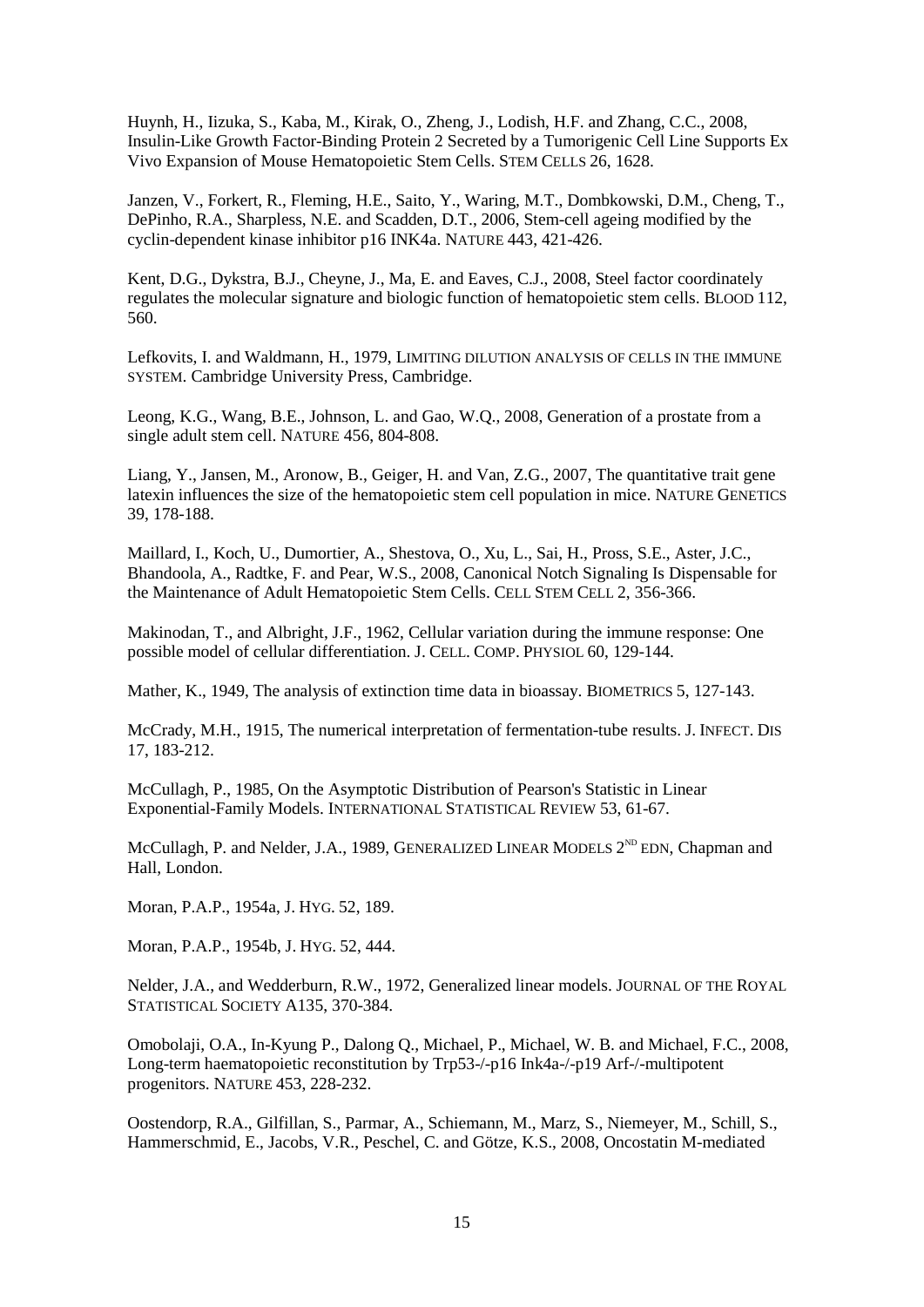Regulation Of KIT-Ligand-Induced ERK Signaling Maintains Hematopoietic Repopulating Activity Of Lin-CD34+ CD133+ Cord Blood Cells. STEM CELLS 26, 2164-2172.

Phelps, E. B., 1908, A method for calculating the numbers of B. coli from the results of dilution tests. PUBL. HEALTH PAP. REP. 33, 9-13.

Quintana, E., Shackleton, M., Sabel, M.S., Fullen, D.R., Johnson, T.M. and Morrison, S.J., 2008, Efficient tumour formation by single human melanoma cells. NATURE 456, 593-598.

[Sambandam, A.](http://www.ncbi.nlm.nih.gov/sites/entrez?Db=pubmed&Cmd=Search&Term=%22Sambandam%20A%22%5BAuthor%5D&itool=EntrezSystem2.PEntrez.Pubmed.Pubmed_ResultsPanel.Pubmed_DiscoveryPanel.Pubmed_RVAbstractPlus), [Maillard, I.,](http://www.ncbi.nlm.nih.gov/sites/entrez?Db=pubmed&Cmd=Search&Term=%22Maillard%20I%22%5BAuthor%5D&itool=EntrezSystem2.PEntrez.Pubmed.Pubmed_ResultsPanel.Pubmed_DiscoveryPanel.Pubmed_RVAbstractPlus) [Zediak, V.P.](http://www.ncbi.nlm.nih.gov/sites/entrez?Db=pubmed&Cmd=Search&Term=%22Zediak%20VP%22%5BAuthor%5D&itool=EntrezSystem2.PEntrez.Pubmed.Pubmed_ResultsPanel.Pubmed_DiscoveryPanel.Pubmed_RVAbstractPlus), [Xu, L.](http://www.ncbi.nlm.nih.gov/sites/entrez?Db=pubmed&Cmd=Search&Term=%22Xu%20L%22%5BAuthor%5D&itool=EntrezSystem2.PEntrez.Pubmed.Pubmed_ResultsPanel.Pubmed_DiscoveryPanel.Pubmed_RVAbstractPlus), [Gerstein, R.M.](http://www.ncbi.nlm.nih.gov/sites/entrez?Db=pubmed&Cmd=Search&Term=%22Gerstein%20RM%22%5BAuthor%5D&itool=EntrezSystem2.PEntrez.Pubmed.Pubmed_ResultsPanel.Pubmed_DiscoveryPanel.Pubmed_RVAbstractPlus), [Aster, J.C.](http://www.ncbi.nlm.nih.gov/sites/entrez?Db=pubmed&Cmd=Search&Term=%22Aster%20JC%22%5BAuthor%5D&itool=EntrezSystem2.PEntrez.Pubmed.Pubmed_ResultsPanel.Pubmed_DiscoveryPanel.Pubmed_RVAbstractPlus), [Pear, W.S.](http://www.ncbi.nlm.nih.gov/sites/entrez?Db=pubmed&Cmd=Search&Term=%22Pear%20WS%22%5BAuthor%5D&itool=EntrezSystem2.PEntrez.Pubmed.Pubmed_ResultsPanel.Pubmed_DiscoveryPanel.Pubmed_RVAbstractPlus) and [Bhandoola, A.](http://www.ncbi.nlm.nih.gov/sites/entrez?Db=pubmed&Cmd=Search&Term=%22Bhandoola%20A%22%5BAuthor%5D&itool=EntrezSystem2.PEntrez.Pubmed.Pubmed_ResultsPanel.Pubmed_DiscoveryPanel.Pubmed_RVAbstractPlus), 2005, Notch signaling controls the generation and differentiation of early T lineage progenitors. NAT IMMUNOL. 6, 663-670.

[Schatton, T.](http://www.ncbi.nlm.nih.gov/sites/entrez?Db=pubmed&Cmd=Search&Term=%22Schatton%20T%22%5BAuthor%5D&itool=EntrezSystem2.PEntrez.Pubmed.Pubmed_ResultsPanel.Pubmed_DiscoveryPanel.Pubmed_RVAbstractPlus), [Murphy, G.F.](http://www.ncbi.nlm.nih.gov/sites/entrez?Db=pubmed&Cmd=Search&Term=%22Murphy%20GF%22%5BAuthor%5D&itool=EntrezSystem2.PEntrez.Pubmed.Pubmed_ResultsPanel.Pubmed_DiscoveryPanel.Pubmed_RVAbstractPlus), [Frank, N.Y.](http://www.ncbi.nlm.nih.gov/sites/entrez?Db=pubmed&Cmd=Search&Term=%22Frank%20NY%22%5BAuthor%5D&itool=EntrezSystem2.PEntrez.Pubmed.Pubmed_ResultsPanel.Pubmed_DiscoveryPanel.Pubmed_RVAbstractPlus), [Yamaura, K.](http://www.ncbi.nlm.nih.gov/sites/entrez?Db=pubmed&Cmd=Search&Term=%22Yamaura%20K%22%5BAuthor%5D&itool=EntrezSystem2.PEntrez.Pubmed.Pubmed_ResultsPanel.Pubmed_DiscoveryPanel.Pubmed_RVAbstractPlus), [Waaga-Gasser, A.M.](http://www.ncbi.nlm.nih.gov/sites/entrez?Db=pubmed&Cmd=Search&Term=%22Waaga-Gasser%20AM%22%5BAuthor%5D&itool=EntrezSystem2.PEntrez.Pubmed.Pubmed_ResultsPanel.Pubmed_DiscoveryPanel.Pubmed_RVAbstractPlus), [Gasser, M.](http://www.ncbi.nlm.nih.gov/sites/entrez?Db=pubmed&Cmd=Search&Term=%22Gasser%20M%22%5BAuthor%5D&itool=EntrezSystem2.PEntrez.Pubmed.Pubmed_ResultsPanel.Pubmed_DiscoveryPanel.Pubmed_RVAbstractPlus), [Zhan,](http://www.ncbi.nlm.nih.gov/sites/entrez?Db=pubmed&Cmd=Search&Term=%22Zhan%20Q%22%5BAuthor%5D&itool=EntrezSystem2.PEntrez.Pubmed.Pubmed_ResultsPanel.Pubmed_DiscoveryPanel.Pubmed_RVAbstractPlus)  [Q.](http://www.ncbi.nlm.nih.gov/sites/entrez?Db=pubmed&Cmd=Search&Term=%22Zhan%20Q%22%5BAuthor%5D&itool=EntrezSystem2.PEntrez.Pubmed.Pubmed_ResultsPanel.Pubmed_DiscoveryPanel.Pubmed_RVAbstractPlus), [Jordan, S.](http://www.ncbi.nlm.nih.gov/sites/entrez?Db=pubmed&Cmd=Search&Term=%22Jordan%20S%22%5BAuthor%5D&itool=EntrezSystem2.PEntrez.Pubmed.Pubmed_ResultsPanel.Pubmed_DiscoveryPanel.Pubmed_RVAbstractPlus), [Duncan, L.M.](http://www.ncbi.nlm.nih.gov/sites/entrez?Db=pubmed&Cmd=Search&Term=%22Duncan%20LM%22%5BAuthor%5D&itool=EntrezSystem2.PEntrez.Pubmed.Pubmed_ResultsPanel.Pubmed_DiscoveryPanel.Pubmed_RVAbstractPlus), [Weishaupt, C.](http://www.ncbi.nlm.nih.gov/sites/entrez?Db=pubmed&Cmd=Search&Term=%22Weishaupt%20C%22%5BAuthor%5D&itool=EntrezSystem2.PEntrez.Pubmed.Pubmed_ResultsPanel.Pubmed_DiscoveryPanel.Pubmed_RVAbstractPlus), [Fuhlbrigge, R.C.](http://www.ncbi.nlm.nih.gov/sites/entrez?Db=pubmed&Cmd=Search&Term=%22Fuhlbrigge%20RC%22%5BAuthor%5D&itool=EntrezSystem2.PEntrez.Pubmed.Pubmed_ResultsPanel.Pubmed_DiscoveryPanel.Pubmed_RVAbstractPlus), Kupper, T.S., Sayegh, M.H. and Frank, M.H., 2008, Identification of cells initiating human melanomas. NATURE 451, 345-349.

Shortley, G. and Wilkins, J.R., 1965, Independent-action and birth-death models in experimental microbiology. BACTERIOLOGICAL REVIEWS 29, 102-141.

Shackleton, M., Vaillant, F., Simpson, K.J., Stingl, J., Smyth, G.K., Asselin-Labat, M.-L., Wu, L., Lindeman, G.J., and Visvader, J.E., 2006, Generation of a functional mammary gland from a single stem cell. NATURE 439, 84–88.

Siwko, S.K., Dong, J., Lewis, M.T., Liu, H., Hilsenbeck, S.G. and Li, Y., 2008, Evidence that an early pregnancy causes a persistent decrease in the number of functional mammary epithelial stem cells--implications for pregnancy-induced protection against breast cancer. STEM CELLS 26, 3205-3209.

Stein, M.F., 1922, ENG. CONT. 57, 445.

[Strijbosch, L.W.](http://www.ncbi.nlm.nih.gov/sites/entrez?Db=pubmed&Cmd=Search&Term=%22Strijbosch%20LW%22%5BAuthor%5D&itool=EntrezSystem2.PEntrez.Pubmed.Pubmed_ResultsPanel.Pubmed_DiscoveryPanel.Pubmed_RVAbstractPlus), [Buurman, W.A.](http://www.ncbi.nlm.nih.gov/sites/entrez?Db=pubmed&Cmd=Search&Term=%22Buurman%20WA%22%5BAuthor%5D&itool=EntrezSystem2.PEntrez.Pubmed.Pubmed_ResultsPanel.Pubmed_DiscoveryPanel.Pubmed_RVAbstractPlus), [Does, R.J.](http://www.ncbi.nlm.nih.gov/sites/entrez?Db=pubmed&Cmd=Search&Term=%22Does%20RJ%22%5BAuthor%5D&itool=EntrezSystem2.PEntrez.Pubmed.Pubmed_ResultsPanel.Pubmed_DiscoveryPanel.Pubmed_RVAbstractPlus), [Zinken, P.H.](http://www.ncbi.nlm.nih.gov/sites/entrez?Db=pubmed&Cmd=Search&Term=%22Zinken%20PH%22%5BAuthor%5D&itool=EntrezSystem2.PEntrez.Pubmed.Pubmed_ResultsPanel.Pubmed_DiscoveryPanel.Pubmed_RVAbstractPlus) and [Groenewegen, G.](http://www.ncbi.nlm.nih.gov/sites/entrez?Db=pubmed&Cmd=Search&Term=%22Groenewegen%20G%22%5BAuthor%5D&itool=EntrezSystem2.PEntrez.Pubmed.Pubmed_ResultsPanel.Pubmed_DiscoveryPanel.Pubmed_RVAbstractPlus), 1987, Limiting dilution assays. Experimental design and statistical analysis. J. IMMUNOLO. METHODS 97, 133-140.

Taswell, C., 1981, Limiting dilution assays for the determination of immunocompetent cell frequencies. I. Data analysis. J. IMMUNOL. 126, 1614-1619.

Taswell, C., 1984, Limiting dilution assays for the determination of immunocompetent cell frequencies. III. Validity tests for the single-hit Poisson model. J. IMMUNOL. METHODS 72, 29.

Taswell, C., 1987, Limiting dilution assays for the separation, characterization, and quantitation of biologically active particles and their clonal progeny. CELL SEPARATION: METHODS AND SELECTED APPLICATIONS, VOL.4, 109-145.

Thomas, D.G., 1972, Tests of fit for a one-hit vs. two-hit curve. APPL. STAT. 21, 103.

T.S., [Sayegh, M.H.](http://www.ncbi.nlm.nih.gov/sites/entrez?Db=pubmed&Cmd=Search&Term=%22Sayegh%20MH%22%5BAuthor%5D&itool=EntrezSystem2.PEntrez.Pubmed.Pubmed_ResultsPanel.Pubmed_DiscoveryPanel.Pubmed_RVAbstractPlus) and [Frank, M.H.](http://www.ncbi.nlm.nih.gov/sites/entrez?Db=pubmed&Cmd=Search&Term=%22Frank%20MH%22%5BAuthor%5D&itool=EntrezSystem2.PEntrez.Pubmed.Pubmed_ResultsPanel.Pubmed_DiscoveryPanel.Pubmed_RVAbstractPlus), 2008, Identification of cells initiating human melanomas. NATURE 451, 345.

Vaillant, F., Asselin-Labat, M.L., Shackleton, M., Forrest, N.C., Lindeman, G.J. and Visvader, J.E., 2008, The mammary progenitor marker CD61/B3 integrin identifies cancer stem cells in mouse models of mammary tumorigenesis. CANCER RES 68, 7711-7717.